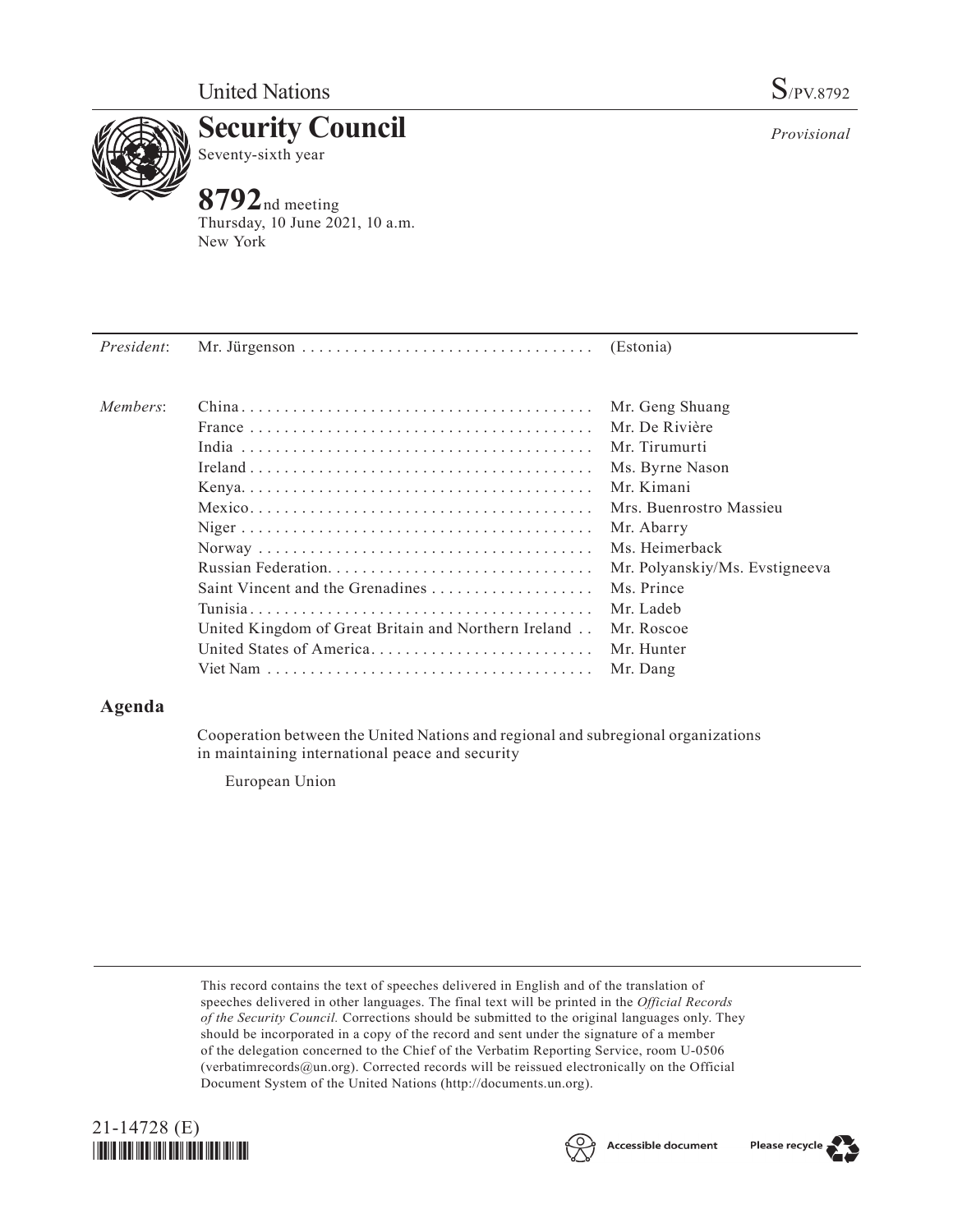*The meeting was called to order at 10.05 a.m.*

#### **Adoption of the agenda**

*The agenda was adopted.*

### **Cooperation between the United Nations and regional and subregional organizations in maintaining international peace and security**

#### **European Union**

**The President**: In accordance with rule 39 of the Council's provisional rules of procedure, I invite His Excellency Mr. Josep Borrell Fontelles, High Representative of the European Union for Foreign Affairs and Security Policy, to participate in this meeting.

The Security Council will now begin its consideration of the item on its agenda.

I give the floor to Mr. Borrell Fontelles.

**Mr. Borrell Fontelles**: I am very pleased to speak before the Security Council today about the role of the European Union (EU) in the maintenance of international peace and security. As Council members know very well, we live in a world where the demand for multilateral solutions is much greater than the supply. There is a large imbalance, and we see more divisions, more free-riding and more distrust than the world can afford. Rules-based multilateralism is a term that we understood well at the United Nations and in Brussels. However, it is not a simple phrase, and our job is to bring it alive for ordinary people.

We need global cooperation based on agreed rules because the alternative is the law of the jungle, where our problems do not get solved. Every day, we see the cost of the absence of multilateral action on reduced access to vaccines, insufficient climate action and the peace and security crisis, which fester. The root cause is the increasing power politics and ideological contest, leading to the erosion of trust. We must address that deficit in multilateralism and push back against selective and self-serving approaches to multilateralism.

The European Union remains committed to the United Nations and to rules-based multilateralism. The core of our strategy is to protect, reform and build a multilateralism that is fit for purpose. The world's greatest changes flow from new technologies, which can be both disruptive and empowering. We should just think of artificial intelligence, big data and cloud computing or genetic engineering, autonomous weapons and surveillance. One of the biggest questions that we face is how to ensure that the rules that we so need for those emerging technologies reflect the values of the Universal Declaration of Human Rights. Otherwise, technology will be used against individuals and communities in a nightmarish scenario.

We all know that conflict prevention and peacebuilding are key. We must work with countries at risk before conflict erupts and to build sustainable peace after the signing ceremony. Peace has to be sustainable, and sustainable peace compels us to be inclusive, with a particular focus on women and youth.

We are in the second year of the pandemic, which has served to underscore the fragility of our hyperglobalized and interdependent world. We need to learn broader lessons about how human health and security and planetary health and security are linked. Where politics gave us stalemates and divisions, science and cooperation gave us the exit strategy: vaccines. We in the European Union are staunch promoters of vaccine multilateralism, with the COVID-19 Vaccine Global Access (COVAX) Facility at the centre. Team Europe — the European Union and its member States — has contributed more than  $E2.8$  billion to COVAX and exported more than 240 million doses of vaccines to 90 countries, more than any other region. The European Council decided to donate at least 100 million doses to low- and middle-income countries before the end of the year. But even that will not be enough. We therefore call on all players to lift export restrictions on vaccines and their components. We must recall that Africa imports 99 per cent of its vaccines. That has to change. The European Union is partnering with Africa and industry, backed by an initial €1 billion in funding, to boost manufacturing capacity for vaccines, medicines and health technologies.

Beyond the pandemic, we know that climate change and biodiversity losses have reached existential levels. Two major United Nations summits later this year, in Kunming and in Glasgow, must deliver decisive action. That will be a real test for the multilateral system. We need those summits to produce real outcomes in line the scale and urgency of the problem. The Security Council has an important role to play on climate, health and their links to peace and security. To give impetus to the success of the two summits, I hope that the Security Council will adopt a resolution on the link between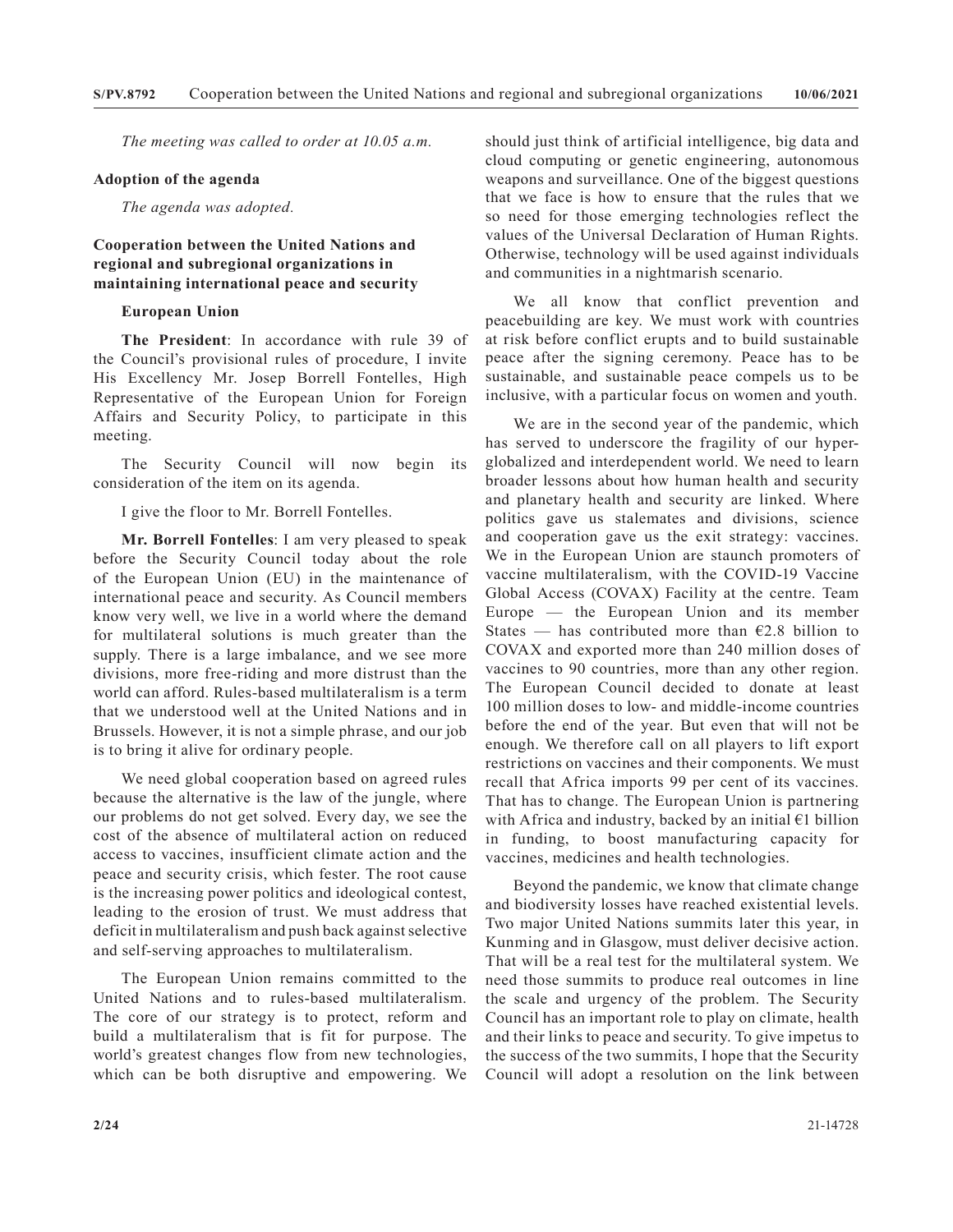climate change and security, which is increasingly evident, especially in some regions of the world.

Last year, I said: "At a time of global crisis, we need a Council that can make critical decisions, not one that is paralysed by vetoes and political infighting." (see S/2020/489, annex I). Unhappily, one year later, the situation has not improved. In the past year we have seen new conflicts erupting in Tigray, older ones restarting in Myanmar and Nagorno-Karabakh and Israel and Palestine, and also chronic violence continuing in the Democratic Republic of the Congo and Yemen, just to mention a few of them. In all those cases, we need the Security Council to provide the necessary decisions. This is about real people's lives. The price of inaction is going to be paid in conflicts not solved, humanitarian aid not delivered and in lives lost.

Sitting on the Security Council is a serious responsibility, politically and even morally. The Charter of the United Nations gave the Council the supreme say on matters of peace and security. For the European Union, there is no acceptable alternative. There exists today no other organization that we can turn to. The Security Council must therefore provide the support and protection that people in conflict zones depend upon. We look to the Security Council to match its belated, but unanimous, support for the Secretary-General's call for a global ceasefire with a full commitment to its implementation, because implementation is the important part.

The European Union has been and remains a staunch supporter of the United Nations in all three pillars. We have said it many times before, and we mean it: our support is not just in what we say, although that matters, but in financial terms, human terms and political terms. We work with United Nations missions in many theatres. We have 17 operations and missions contributing to United Nations goals with United Nations mandates; 13 of those missions are operating alongside United Nations missions. In addition, we are currently defining our next set of joint EU-United Nations priorities on peace operations and crisis management to strengthen our cooperation and maximize our impact.

We are fully committed to the Sustainable Development Goals; it goes without saying. And we base ourselves on the conviction that real security depends on people enjoying their rights and freedoms. We will always be on the side of those calling for their universal rights to be respected, sometimes at grave personal risk, in Hong Kong, Venezuela, Myanmar and elsewhere. In many cases, given the refusal by those in power to respect people's fundamental rights, we have had to impose sanctions. Sanctions are never an end in themselves; they are a tool to push for respect for universal rights. Our sanctions are targeted and do not hinder the delivery of humanitarian aid.

Allow me to highlight a few concrete areas where the European Union is deeply engaged and where we need urgent results.

First of all, the most dramatic example is the recent situation in Israel and Palestine. Last month, we saw a dramatic escalation with enormous human costs. Now we need to build on the ceasefire to resume negotiations towards the two-State solution, which has been mentioned so many times. Let us remember that security is not the same as peace. Security can be attained at a high price, but security alone will not bring about peace. An untenable status quo may turn again into another cycle of violence. Therefore, a negotiated settlement is urgent, and indeed the only way to give rights and security to both Israelis and Palestinians. They both deserve it. And to support the parties, we must revive the Quartet, as we have been trying to do.

With regard to Syria, this year we mark the tenth anniversary of the war in that country. During these 10 years, the Syrian regime and its backers have left the country in ruins. Given the dramatic humanitarian situation, it is essential that the cross-border mechanism remain open. I appeal to the Security Council members to renew it in July, without decreasing the degree of cross-border transit allowed.

With regard to Libya, there has been important progress — a miracle maybe — with the Government of National Unity. But the ceasefire is still fragile and needs to be supported by a robust monitoring mechanism, so that elections are able to take place in optimal conditions in December as scheduled. We have been offering support. We welcome the unanimous renewal of the arms embargo, decided yesterday, and the authorization of inspections and the seizure of illegal cargo on the high seas. We are also contributing to the arms embargo with the European Union Naval Force Mediterranean Operation IRINI, which will continue its work on the implementation of the embargo. But we need greater focus on the issue of the withdrawal of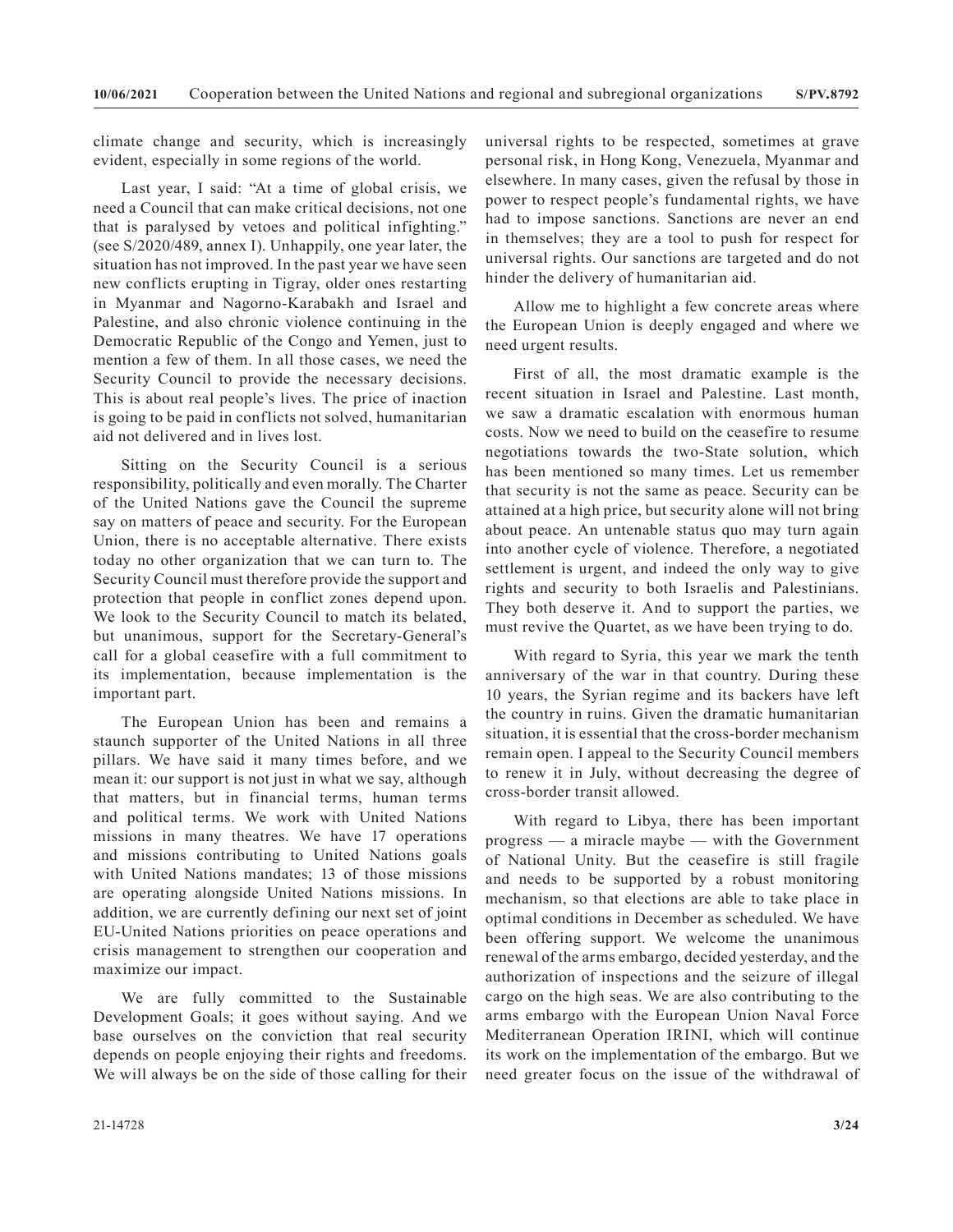foreign fighters and mercenaries from Libya, to avoid the destabilization of the whole region.

In talking about the destabilization of the region coming from Libya, the Sahel immediately comes to mind. The Sahel and the Horn of Africa hold the key to African security. Our revised strategy is built around the need for more results and greater governmental accountability. We must continue our engagement, but also take firm actions against those who stand in the way of a peaceful and inclusive transition process.

Another issue of capital importance today is Iran. We are working non-stop to revise the Joint Comprehensive Plan of Action, which we kept alive during the past years in all of its aspects. Nuclear activities and the lifting of sanctions go hand in hand. I am actively engaged with all the main players, and my team is leading the negotiations in Vienna. We are making progress, but the negotiations are intense and slow. There is still a lot of work to be done on a number of issues, including the precise sequencing of steps.

Let me end with some cases closer to us, the European Union. First, I want to talk about Belarus. For months, we have seen massive repression of peaceful protesters who took to the streets demanding to elect their President freely and fairly. Recently, the regime resorted to the scandalous forced landing of a civilian plane travelling between two European Union capitals in order to arrest a leading journalist and his companion. This is a major attack on safety, and the European response has been firm and principled. We immediately closed our airspace to planes from Belarus and are in the process of adopting a new package of sanctions. This time, it will also be economic, sectoral sanctions. We have also devised a  $63$  billion package of economic support that we will make available to a democratic Belarus.

Moving on to a country in that neighbourhood — Ukraine. We regret that the situation in the country tends to be instrumentalized for political purposes here in the Security Council. To be clear, six years after all members of the Security Council unanimously supported the Minsk agreements, very little has been done to implement them. Russia is a party to the conflict, and we count on it to take a constructive stance. In that connection, I welcome President Zelenskyy's initiative to convene the Crimean Platform summit, to take place in the summer. Charles Michel, President of the European Council, will take part in

the meeting, which will enjoy the broad participation of United Nations States Members and, of course, European Union members.

In our neighbourhood, there is also the Western Balkans. The European Union will not rest until all countries of the region are part of the European Union. To that end, we are fully mobilizing to support reconciliation and reforms as the best antidote to nationalist rhetoric. We will host the next iteration of the Belgrade-Pristina dialogue in the coming days. More broadly, in Europe we do not want geostrategic competition. We want a peaceful, prosperous and stable neighbourhood, free from so-called protracted conflicts and zones of influence.

There are many other challenges that I could mention, but then I would just talk endlessly. It is better that I stop here in the interest of time and thank one and all for their patience. I look forward to comments and to our debate.

**The President**: I thank Mr. Borrell Fontelles for his briefing.

I shall now give the floor to those Council members who wish to make statements

**Mr. Kimani** (Kenya): Kenya thanks Estonia for convening this important discussion. I welcome and thank His Excellency Mr. Josep Borrell Fontelles for his briefing.

Europe is a bastion of values that Kenya holds dear. We share in the view that Europe should find its place in the conduct of relations among States and between States and their citizens. Key among those values are respect for human dignity, equality, the rule of law and human rights, with a focus on the rights of minorities. Kenya and Africa embrace those rights as their own — not because they are being actively promoted here today, but because they are at the root of African civilizations. All these rights are compromised and trampled upon by war. Maintaining international peace and security is therefore key to the protection of these most precious values. The increasing centrality of regional and subregional organizations in the maintenance of international peace and security is what makes this discussion here today so important.

Chapter VIII of Charter of the United Nations is exceedingly relevant today, and we must do more to ensure that it is effective and applied. Between the United Nations and the European Union (EU) and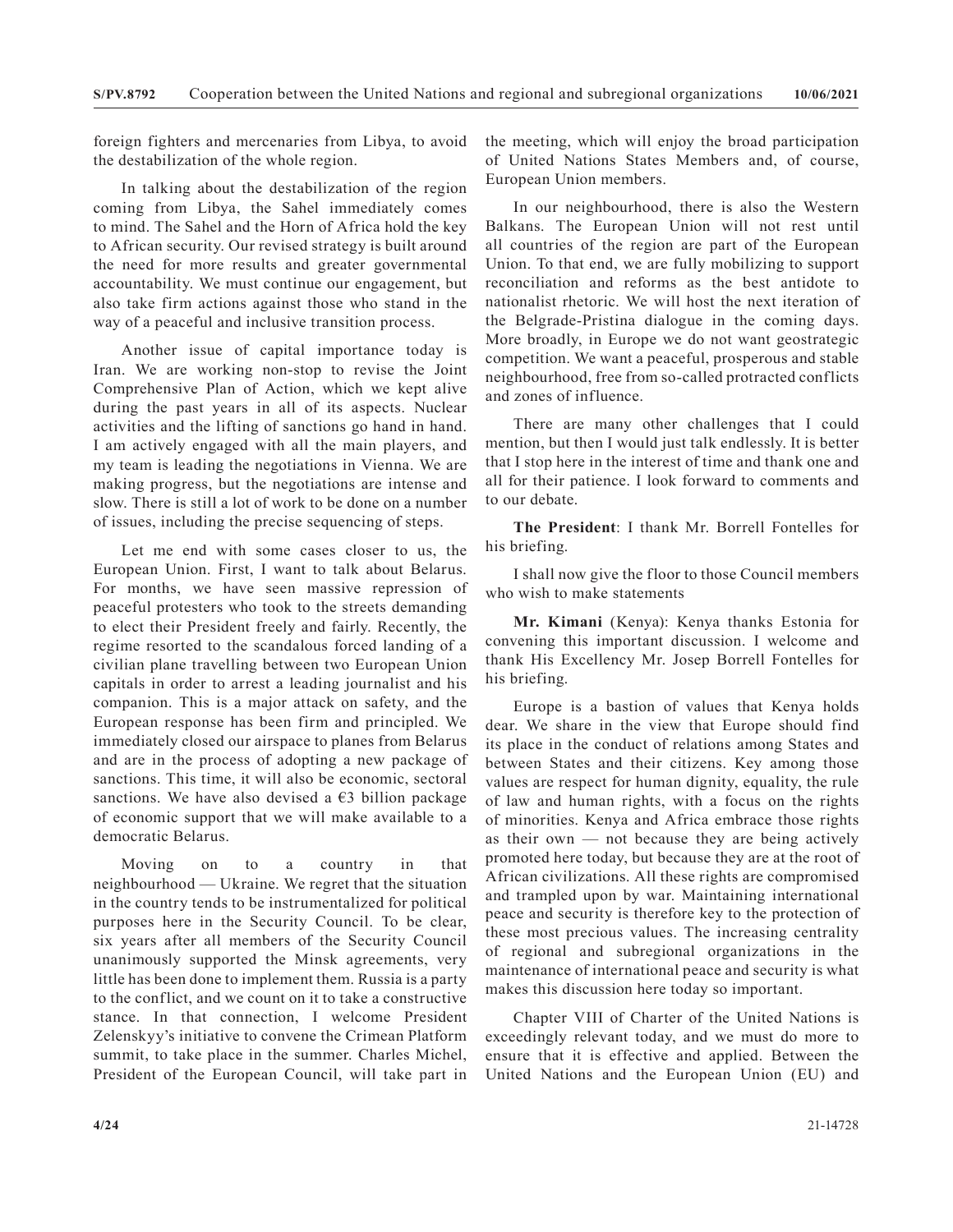between the United Nations and the African Union (AU), we must work harder to ensure that we build, strengthen and protect a rules-based multilateralism, as Mr. Borrell Fontelles spoke about. It bears repeating that such a rules-based multilateralism must be rooted in respect for the sovereignty of all States that are members of the EU and the United Nations.

Kenya appreciates the EU's strong investment in multilateral partnerships for addressing the contemporary threats to international peace and security. We further appreciate that such investment is supported by a framework for political communication and collaboration, which is reflected here today. We also appreciate the political dialogues between the EU and Africa. I can confidently argue that the three form an important triangle of collaboration that is key to the maintenance of international peace and security. It is in that spirit that I call for the EU to continue deepening its cooperation and partnership with Africa and its subregional mechanisms. We must build on what the AU-EU-United Nations trilateral cooperation is delivering today. I will mention just a few initiatives in that regard.

First, the EU has deployed more than a dozen missions in Africa under the Security Council's authorization, with several other EU missions and operations being deployed in parallel.

Secondly, through the African Peace Facility, EU funding spanning over a decade has enabled the functioning and operations of the African Union Mission in Somalia. We repeat the call by the African Union for the United Nations to augment EU support by providing adequate, predictable and sustainable funding, including through assessed contributions. I want to recognize how crucial EU support has been in tackling Al-Shabaab, and can therefore say that EU support has directly saved lives.

Thirdly, the EU has extended significant diplomatic, technical and resource support to the peace process led by the Intergovernmental Authority on Development (IGAD), including the implementation mechanisms of the Revitalized Agreement on the Resolution of the Conflict in South Sudan. We urge the EU to remain steadfast in those efforts, which are crucial to the stability of the Horn of Africa region.

Fourthly, the EU Emergency Trust Fund for Africa continues to offer benefits in capacity-building in the promotion of peace and stability in the Horn of Africa within the IGAD framework.

Finally, in the African Union, the EU contributes to multiple support programmes for the implementation of the Silencing the Guns initiative and the pursuit of the long-term goals of Agenda 2063.

More personally, as Director of Kenya's National Counter Terrorism Centre, I worked with colleagues in the EU to design an ambitious programme to develop our capabilities to counter violent extremism. Doing so showed me just how much we can achieve together in terms of innovating and being bold in pursuing transformative initiatives.

As I conclude, I wish to underscore a few points that should underpin EU-AU cooperation, which we believe is a building block for wider EU-AU-United Nations cooperation.

First, there is need to reinvigorate the dialogue between the AU Peace and Security Council and the EU Political and Security Committee, as envisaged by the AU-EU partnership.

Secondly, Africa will take on the primary role of designing solutions to African challenges that can be supported by international partners.

Thirdly, there should be a renewed focus on prevention and peacebuilding through support for measures to address the root causes of conflict, including development and economic empowerment. We believe that the EU can support the Peacebuilding Commission even further.

Fourthly, cooperation and collaboration on climate change-related conflict should be scaled up from studies and the development of response strategies to the implementation of such strategies at the grass-roots level.

Fifthly, to add to the very laudable points made by Mr. Borrell Fontelles, the EU should continue to support Africa in its COVID-19 response by mitigating the challenges of vaccine access, including by supporting efforts for local vaccine production and distribution.

Allow me to return briefly to the values with which I began my remarks. To those values must be added pragmatism and respect for the choices of peoples as expressed in their sovereign States. In order for those values to survive and thrive, it is critical that they lead to no catastrophic harm, whether by virtue of their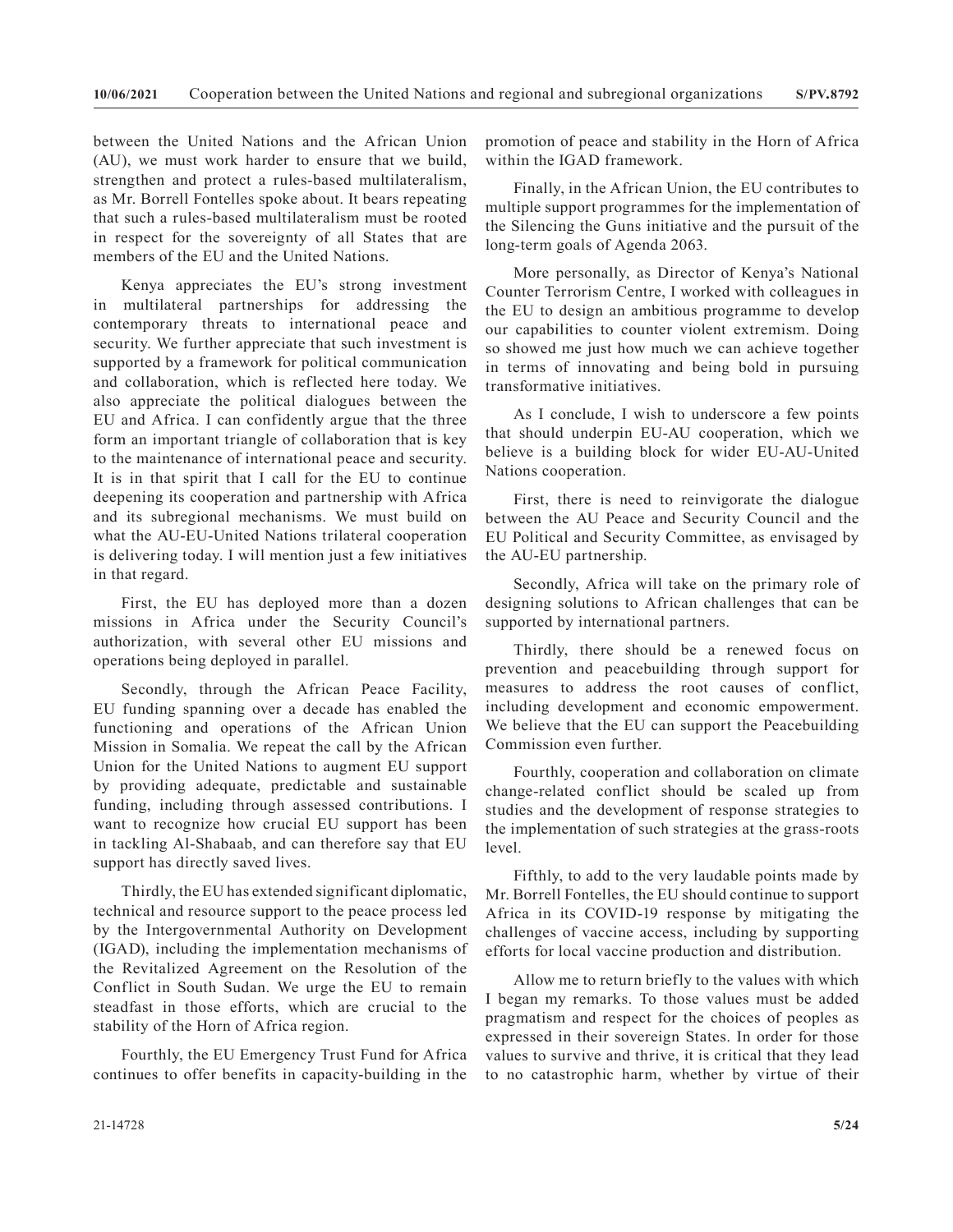exploitation to advance narrow interests or in the zeal that leads them to imperil the stability or even peace of some regions. I urge that the EU, Africa and all members of the Council take care to do no great harm, even as we push to ensure that our values are alive in the world.

Finally, Kenya is grateful for the contribution of the EU to regional peace and security and development. We will continue to work with the EU and its member States, both at the bilateral level and within regional and subregional frameworks, in that regard.

I thank Mr. Borrell Fontelles for his briefing, and I thank the Estonian presidency for convening this debate.

**Mr. Roscoe** (United Kingdom): We very much welcome High Representative Borrell Fontelles' attendance at the Security Council today and thank him for his briefing. We agree entirely with his emphasis on the importance of multilateralism.

The United Nations-centred, international rulesbased system provides a foundation for coordinated and collective action, including through regional organizations, in order to address our biggest challenges, as exemplified so eloquently just now by Ambassador Kimani. We welcome the role that the European Union (EU) has played in upholding international norms across a range of forums, from the Group of Seven (G-7) to the United Nations, including through the special session of the Human Rights Council on Myanmar that we co-chaired earlier this year.

As High Representative Borrell Fontelles set out, there is no greater global challenge than that posed by the coronavirus disease (COVID-19). As Foreign Secretary Raab emphasized in the Council in February (see S/2021/157) and, as we subsequently agreed in resolution 2565 (2021), combating and sustainably recovering from COVID-19 requires greater national, regional and international cooperation and solidarity. We therefore welcome the EU's staunch support, as Mr. Borrell Fontelles said, for the Access to COVID-19 Tools Accelerator initiative and EU financial contributions to the COVID-19 Vaccine Global Access Facility.

The United Kingdom was proud to host the Global Vaccine Summit just over a year ago, which surpassed its target and raised \$8.8 billion. We have made some progress but there is more to do. We look forward to continuing cooperation with the EU as we work to recover from COVID-19 and better prepare ourselves for future pandemics, including through our shared support for a global pandemic treaty.

We look forward to welcoming the Secretary-General and the Presidents of the European Council and the European Commission to the United Kingdom later this week for the G-7 leaders' meeting. We are using our G-7 presidency to promote global health objectives and support the world's poorest.

Our shared work will need to continue at pace after the G-7 as we head towards the twenty-sixth session of the Conference of the Parties to the United Nations Framework Convention on Climate Change in Glasgow, where we hope that the world can finally turn the tide on the climate crisis. We are grateful for the steps already taken by the European Union, including the submission of an ambitious 2030 nationally determined contribution. We count on the European Union's support for an ambitious outcome and a cleaner, greener future for us all, but especially for those countries most vulnerable to the impacts of climate change — the same countries that Prime Minister Johnson and other world leaders called on us to support in the Council back in February (see S/2021/198). I want to thank Mr. Borrell Fontelles for the important point he made about the link between climate change and climate security and the need for us to address that issue in the Council.

Multilateralism continues to be central to addressing issues within the European sphere. Along with the European Union and other international partners, we have repeatedly called on Russia in the Organization for Security and Cooperation in Europe to cease its destabilizing actions in Ukraine. The United Kingdom will continue to work with the European Union and other partners in support of international law and the wider rules-based international system to defend Ukraine's sovereignty and territorial integrity within its international recognized borders.

On Belarus, we share High Representative Borrell Fontelles' concern regarding the actions of the Belarusian authorities, including the forced landing of Ryanair Flight FR-4978 and the arrest of journalist Roman Protasevich. We continue to urge the Belarusian authorities to respect the will of the Belarusian people, as well as their fundamental freedoms, human rights and the rule of law.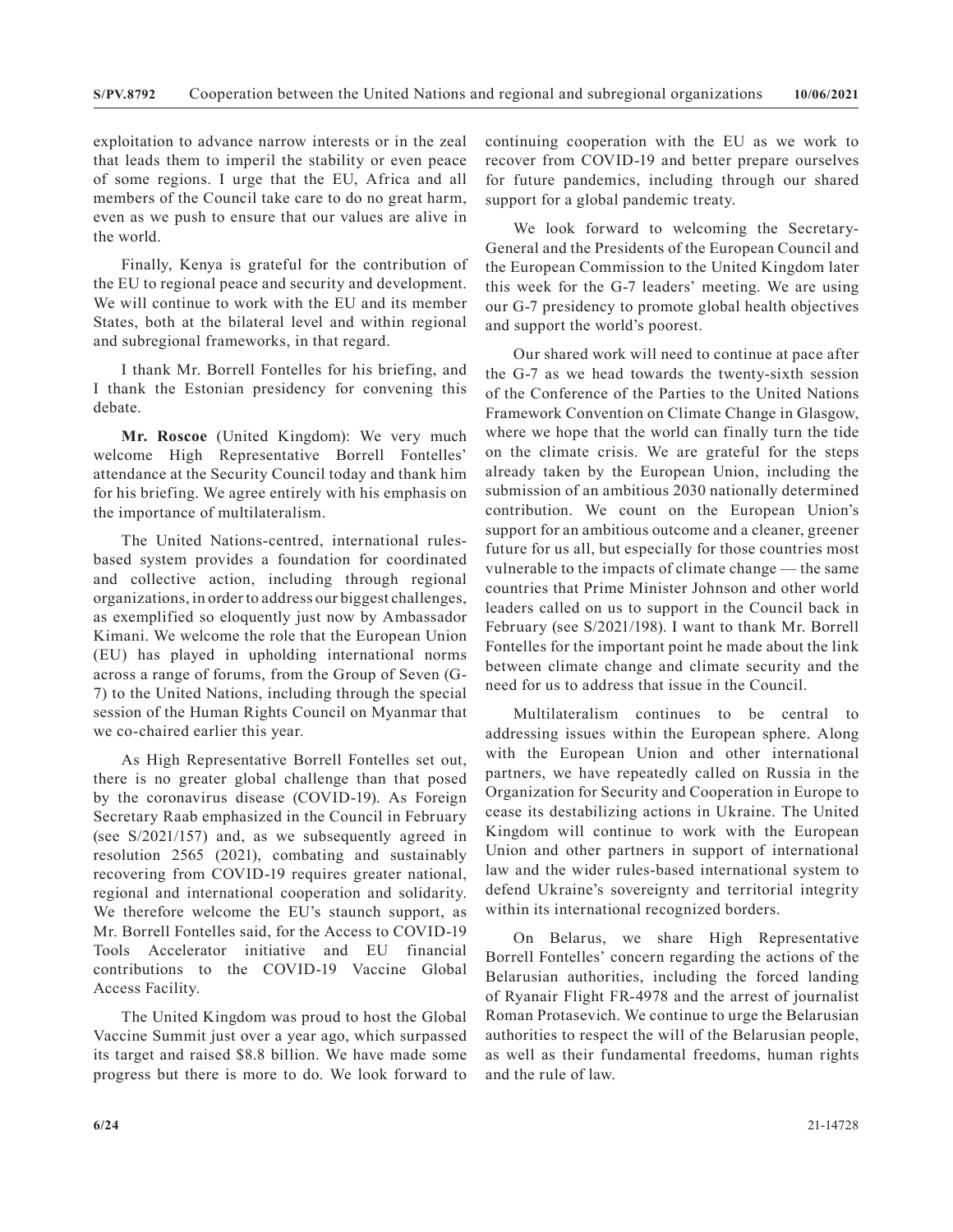On the Western Balkans, we strongly support the EU-facilitated dialogue under Special Representative Miroslav Lajčák on the normalization of relations between Serbia and Kosovo. We continue to encourage closer cooperation between the EU and NATO to promote democratic values, prevent destabilization and facilitate progress towards European and Euro-Atlantic integration. The United Kingdom continues to play a significant role in the NATO presence in the Western Balkans, working with partners, including the European Union-led peacekeeping force Operation Althea in Bosnia and Herzegovina, to support defence reform and peace.

High Representative Borrell Fontelles underlined the primary responsibility of the Council for the maintenance of international peace and security, and we recognize the contribution of the EU towards resolving issues on the Council's agenda. That includes the role of the EU in support of a diplomatic solution to the revitalization and restoration of the Joint Comprehensive Plan of Action. We continue to work together to bring Iran back into compliance with its commitments and restore the benefits of that deal for all parties.

The EU and the United Kingdom continue to work closely on Libya, including through engagement with the Berlin process towards a sustainable, Libyan-owned political settlement. We support continued efforts to enforce the United Nations arms embargo through the European Union Naval Force Mediterranean Operation IRINI.

We welcome the EU's continued focus on Africa, as set out moments ago by Ambassador Kimani. In Somalia, we have been united with the EU and other international partners in calling for a consensus-based way forward on elections. We welcome the recent agreement between Somali leaders to that end. Of course, we strongly support the work of the African Union Mission in Somalia and hope that the EU will be able to continue its essential financial support in building Somali security.

As we have shown in our work in the G-7 and here in New York at the United Nations across a range of shared global challenges, the EU and the United Kingdom share a resolve to tackle the common challenges we all face. That includes supporting human rights, including, as Mr. Borrell Fontelles said, for those in Hong Kong; tackling conflict; coordinating on human rights

sanctions and promoting the rights and prosperity of women, including through girls' education. I think you will agree, Mr. President, that when we work together, we are a force for good in the world.

**Mr. Polyanskiy** (Russian Federation) (*spoke in Russian*): We welcome the High Representative of the European Union for Foreign Affairs and Security Policy, Mr. Josep Borrell Fontelles, and we listened very carefully to his assessments.

We are in favour of developing cooperation between the United Nations and regional and subregional organizations on the basis of the United Nations Charter, first and foremost its chapter VIII. Cooperation with the European Union (EU) is no exception, which should also be organized on this basis and within the framework of General Assembly resolution 65/276 of 2011. We also believe that regional structures should complement United Nations efforts in their areas of responsibility and within their mandates. Therefore, among the priorities for cooperation between the United Nations and the EU, we see collective cooperation in countering cross-border threats and challenges, as well as fostering dialogue on counter-terrorism, to be of prime importance. This kind of cooperation has significant potential, and we fully support these approaches.

At the same time, however, it is vitally important that cooperation between the United Nations and the EU lead to strengthening multilateral approaches to global affairs and not to erode or revise them. True multilateralism entails consistent support of the central role of the United Nations. Promoting such dubious concepts as the "rules-based" order or imposing block approaches and attempts to present one's own experience and achievements as a gold standard that other countries should implement at home bears no resemblance to multilateralism, and often leads to blatant interference in the affairs of other States. We would caution against the use of these approaches, for example, in relation to Belarus.

Russia-EU relations at present are unfortunately at their lowest ebb in history. This is a separate issue and not the topic of today's meeting. But I must say that, rather than adopting a careful and patient collective approach to seeking compromise and constructive solutions with partners within the General Assembly and Security Council, our European partners increasingly often choose a destructive unilateral approach. This gives rise to nothing but the gravest of concerns.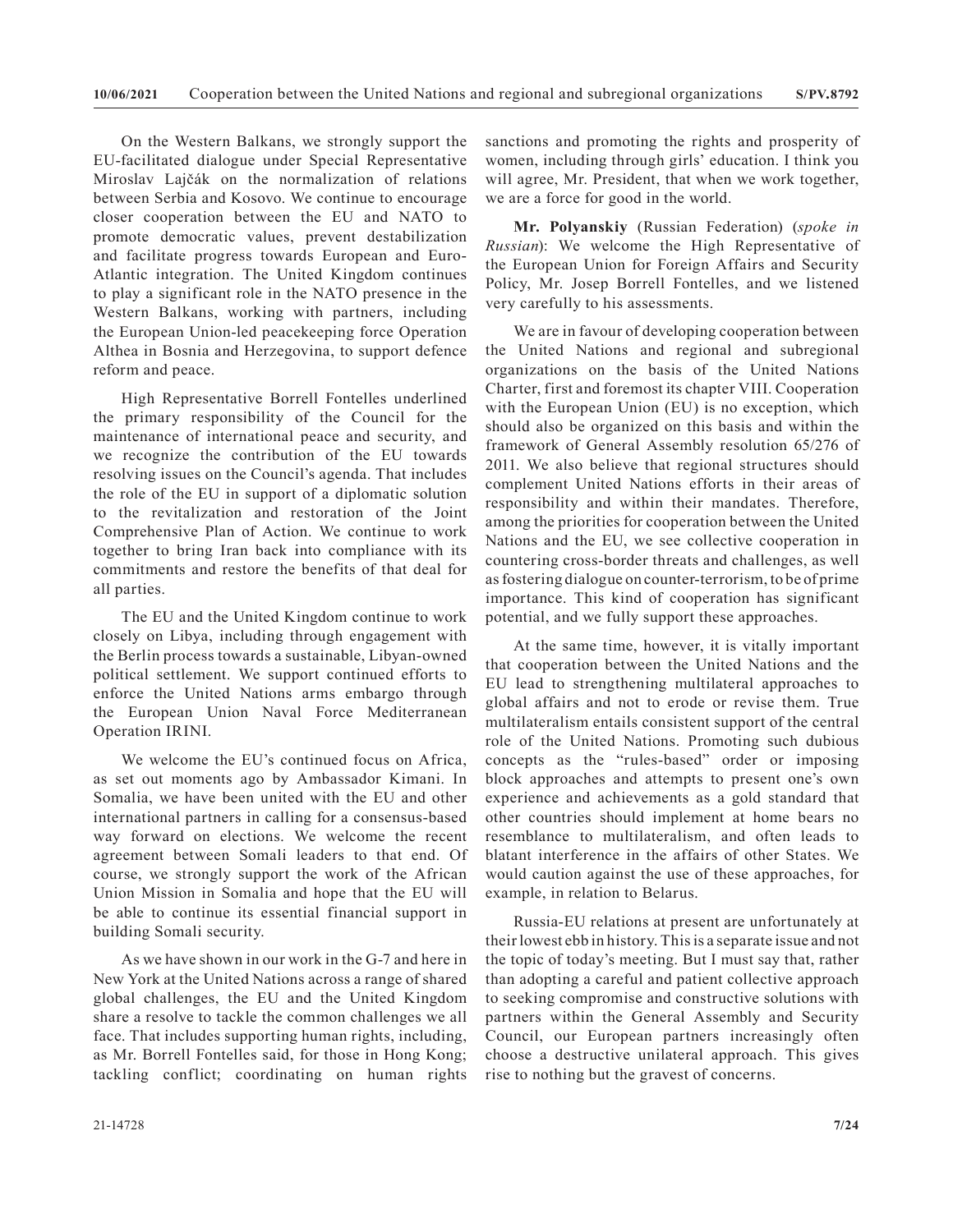The most obvious example of the line that has been taken by the EU is the actively development and then arbitrary application of illegal, unilateral coercive measures that have been approved in circumvention of the Security Council and of international legal norms. Contrary to the official statements on the targeted nature of these mechanisms, their unlawful nature substantially hinders the socioeconomic situation in affected countries and leads to falling standards of living for ordinary people. This has been confirmed by relevant studies by United Nations officials.

Again, we would draw the attention of Brussels to the fact that this practice does not lead to a change in State policy. On the contrary, it leans towards neocolonialism and causes affected States and all rightminded countries to unite to defend the interests of their own peoples and the basic principles of inter-State cooperation as enshrined in the United Nations Charter.

Even in the context of the coronavirus disease pandemic, the EU did not heed the call of United Nations Secretary-General Guterres to suspend unilateral coercive measures for humanitarian purposes. This indifference to human suffering does nothing for the EU's reputation on the international stage.

The EU is an important regional player, and its assistance to the United Nations is necessary. However, the efforts of the EU should not go beyond the frameworks set forth in Security Council mandates. in this context, we still have questions about the European Union Naval Force Mediterranean Operation IRINI, as one of its objectives is to assist in the fulfilment of the United Nations arms embargo on Libya. We called on the EU to tread very carefully in this region, which is still unable to recover from the forcible destruction of the Libyan State 10 years ago. A series of EU members were directly involved in that effort.

We have great expectations from the EU as a mediator in the Belgrade-Pristina dialogue, even more so given the fact that the General Assembly gave the EU a special mandate to this end. We must state that, so far, we have seen no significant results. In that regard, we would recommend to our European colleagues that, rather than playing up to Pristina, they should ensure that Pristina fulfils already agreed parameters, including finally creating a community of Serbian municipalities in Kosovo.

Once again, we called on the EU not to deviate from the principle of impartiality during their mediation at these negotiations. The same wish also applies to EU policy in the Balkans as a whole. We call on our colleagues to be careful in their approach to decisions of universal application reached within the United Nations and to refrain from ignoring or selectively reading them, which could run the risk of undermining the legitimacy of a whole host of structures in the region.

Finally, we would note the ever more frequent attempts of our colleagues from the EU to promote — through various means, including through United Nations instruments — their own approaches on gender, human rights, climate and other topics, presenting them as allegedly universal and benefiting from consensus. There are an increasing number of examples of this practice, and I would like to immediately warn the Council that we intend to fight against it more adamantly and uncompromisingly, as it reflects efforts by the EU to replace international law with the so-called rules-based order.

I would not want my statement to give the impression that Russia has a negative attitude towards the EU. That is not the case. We are neighbours on a continent, and we are interested in cooperating on ideology and on dialogue. However, dialogue should be built on both parties having equal footing and mutual respect for one another.

We have many questions that have accrued over recent years, which we would like to put to the EU, but we ask them while putting particular focus on specific facts. I would also like the EU to take that approach and refrain from promoting fake news or arbitrary accusations along the lines of "highly likely". The EU can and should play a constructive role in Europe and around the world. We see here significant potential. We have highly valued, inter alia, the role that the EU has played as a coordinator of the commission to monitor the Joint Comprehensive Plan of Action.

There are also other areas where there has been successful cooperation. The main point is that the EU understands that in the modern world there is no place for hegemony and dominance.

In the EU, there are many people who recognize the counterproductive nature of the confrontational approach adopted towards our country as well as the erroneous line that has been held in regions in our neighbourhood over recent years. The culmination of that was seen in the anti-constitutional bloody coup in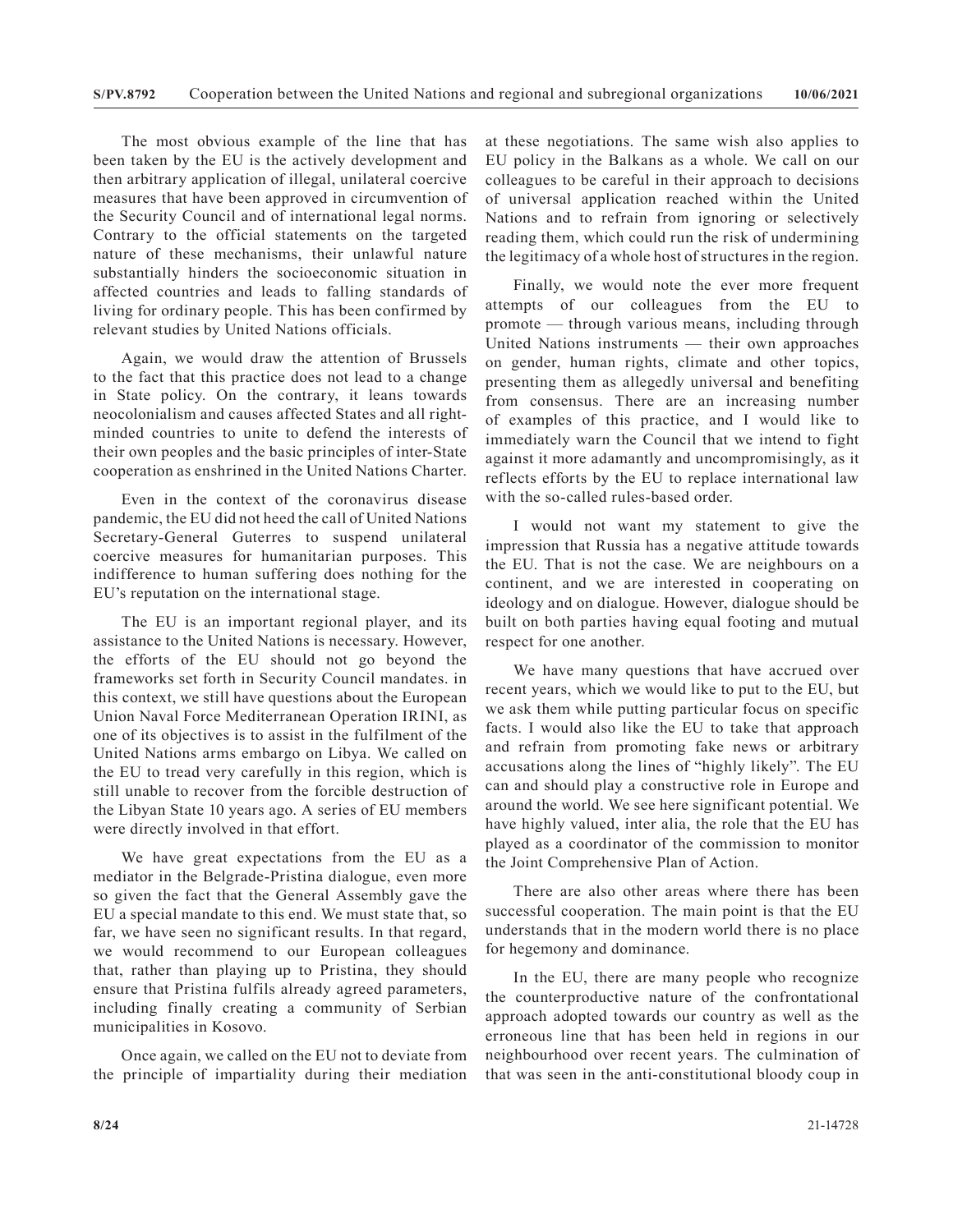Ukraine and the nationalism, neo-Nazism, Russophobia and antisemitism in that country.

We trust that at the end of the day common sense will prevail and that we will be able to select a new balanced model for our relationship, with a focus on the principles of international law. This equal and honest cooperation is something in which Russia has already always been ready to engage. We trust that our European colleagues will be able to make the right choice and overcome the many unfortunate trends that I have mentioned.

The EU stands to gain from this new approach as would its international partners, including of course Russia and the other States Members of the United Nations that are interested in developing a constructive and effective type of cooperation with the Union, alongside other regional and subregional organizations.

**Mr. Tirumurti** (India): Let me begin by thanking High Representative of the European Union for Foreign Affairs and Security Policy, Josep Borrell Fontelles, for his briefing. Mr. Borrell Fontelles is a strong advocate of the India-European Union Strategic Partnership. I join others in extending a warm welcome to the Security Council to him. The United Nations and the project of the European Union (EU) have a common origin, both having been founded after the Second World War. The driving principles and values of both organizations are similar. Today the EU is a natural partner of the United Nations in addressing global peace and security challenges, as well as advancing development efforts. We therefore welcome today's briefing.

Cooperation between the United Nations and the EU has addressed issues not only limited to Europe, but also in many theatres of conflict across continents. In the Balkans, the EU is at the forefront of efforts aimed at promoting peace, reconciliation, stability, freedom and economic prosperity. On several occasions, the EU has brought together important stakeholders in situations of conflict by strongly supporting donor conferences and charting peace plans. The key role of the EU, as a member of the Quartet, in the Middle East peace process is acknowledged, as is its role in preserving the Joint Comprehensive Plan of Action with Iran.

The role of the EU has been growing in Africa as well. Its complementary efforts towards conflict resolution and in addressing security challenges, including terrorism, have contributed positively to the efforts of the United Nations in Africa. The EU is also extending support to bilateral and regional initiatives, including to the Group of Five for the Sahel and the EU Military Training Missions in Central African Republic and Mali. The EU should continue to augment national efforts to address security-related challenges and maintain a balance in priorities in the context of recovery and peacebuilding in Africa. The EU-African Union partnership should focus on finding African solutions to African problems.

As the world continues to be confronted with peace and security challenges, exacerbated by the ongoing coronavirus disease (COVID-19) pandemic situation, there is merit in strengthening partnerships and enhancing linkages between the United Nations and regional organizations, such as the EU. In that context, I have the following five observations to make.

First, the EU has broken new ground in developing effective tools for conflict prevention, peacebuilding, crisis management and post-conflict rehabilitation. We believe that the EU has an important role to play in tackling global challenges, with the United Nations at the core of multilateral efforts.

Secondly, the EU continues to have an important role to play in a reformed United Nations-centred multilateral system, and we expect the EU to firmly support ongoing reform efforts.

Thirdly, in the current difficult circumstances caused globally by the pandemic, the multilateral mechanisms need to work with regional organizations to ensure resilient medical supply chains, vaccines and active pharmaceutical ingredients. The EU can be an important player in that direction and help global recovery.

Fourthly, the EU has an important role to play in our continued fight against terrorism and other new and emerging threats. In that regard, I would like the EU to give due consideration to the eight-point action plan on counter-terrorism proposed by India's External Affairs Minister on 11 January while addressing the Security Council (S/2021/48, annex 5).

Fifthly, we note the significant financial contribution of the EU member States to the United Nations peacekeeping budget and voluntary contributions to United Nations programmes. The contribution of the EU to the progress of the global discourse on climate change and the Sustainable Development Goals has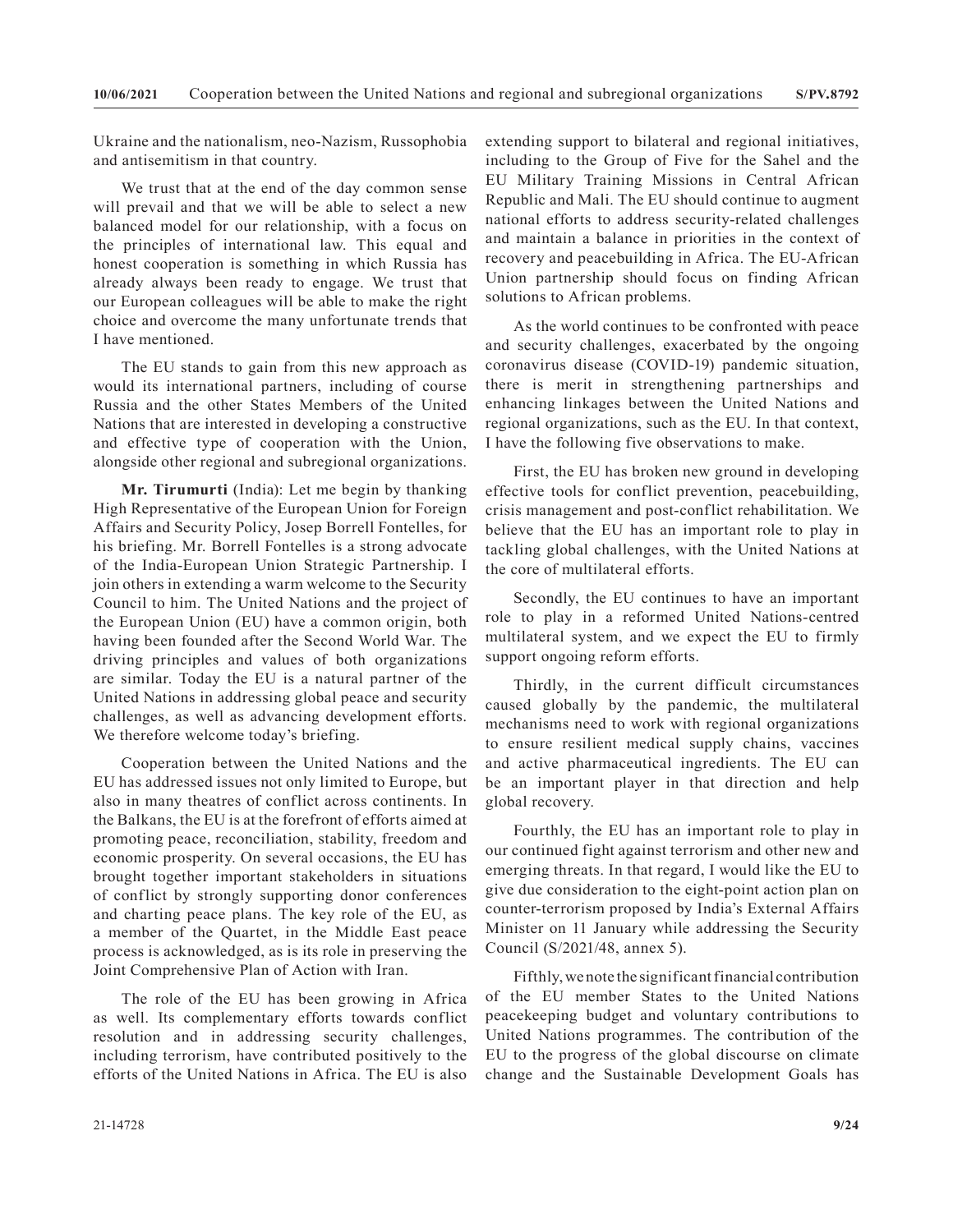been noteworthy, and we will continue to work closely to find a balanced approach to implement such ends.

The India-EU strategic partnership is guided by our shared interests, principles and values of democracy, pluralism, freedom and respect for the rule of law and human rights. India and the EU have a common interest in ensuring security, prosperity and sustainable development in a multipolar world. We believe that India's relations with Europe and the EU are a force for good globally.

India and the EU share a common perspective on many regional and global issues, including a shared commitment to promoting an international rules-based order based on reformed and effective multilateralism. India's desire to work constructively with the EU is reflected in the newly-instituted dialogues on maritime security as well as climate change. India welcomes the EU's recently-announced strategy for cooperation in the Indo-Pacific and looks forward to greater cooperation to ensure a free, open, inclusive and rules-based Indo-Pacific, premised upon respect for international law and the territorial integrity and sovereignty of all States.

India and the EU recently concluded a successful leaders' meeting in May. We launched a connectivity partnership to enhance connectivity in conformity with international norms and rules of law and respect for international commitments. We also agreed to intensify our economic engagements, including by resuming negotiations on trade and investment agreements and working together on World Trade Organization reforms. India's partnership with the EU manifests itself in cooperation towards tackling current global issues, such as COVID-19, climate change and terrorism and strengthening multilateral institutions. India remains committed to working with the EU in that endeavour.

**Ms. Byrne Nason** (Ireland): I would like to warmly welcome High Representative Borrell Fontelles today and to thank him for his thought-provoking intervention. We are very delighted to have him with us.

The steadfast belief of the European Union (EU) in multilateralism and its strong commitment to the United Nations are borne of its lived experience of conflict and peacebuilding on the continent of Europe. That is why respect for the principles of the Charter of the United Nations is actually written into the Treaty on European Union.

Today the United Nations and the EU work in lockstep as natural partners all around the world to eradicate poverty, protect human rights and overcome the global health crisis that we have all seen in the coronavirus disease (COVID-19).

As a proud member of the EU, Ireland understands the power of cooperation among nations in meeting our common challenges. We believe in it. The harrowing experience of the pandemic has surely taught us one thing — that the power of coordinated action at the international and regional levels greatly eclipses that of any unilateral response.

The EU is the world's leading development donor and a key partner of the United Nations in crisis management. In those roles, the EU demonstrates just how complementary it is to the United Nations in the way that it works and, I would say more importantly, how it acts. That makes the EU and the United Nations strong and influential natural partners.

The EU has enhanced its capacity to prevent conflict, preserve peace and strengthen international stability and security in support of the United Nations. Two new instruments will deliver on that: the Neighbourhood, Development and International Cooperation Instrument and the European Peace Facility. The strategic partnership with the United Nations is a key element for the future orientation of the EU's action in security and defence.

From Kosovo to the Middle East and throughout Africa, EU missions are deployed alongside United Nations peacekeeping operations or special political missions. Some of those EU missions, such as the European Union Naval Force Operation Atalanta, combating piracy off the coast of Somalia, play a central role in responding to threats to peace. Others, such as the training mission in Mali, which complements the United Nations Multidimensional Integrated Stabilization Mission in Mali, support security sector reform. Irish experts are seconded to EU missions in Europe, the Caucasus, the Middle East and Africa, while members of the Irish Defence Forces participate in missions and operations in Mali, Bosnia and Herzegovina and the Mediterranean.

We are proud to have supported, together with our EU partners, mediation and peace processes in Colombia, Afghanistan, Georgia, the Philippines and Mozambique. As EU Special Envoy for the Peace Process in Colombia, our former Deputy Prime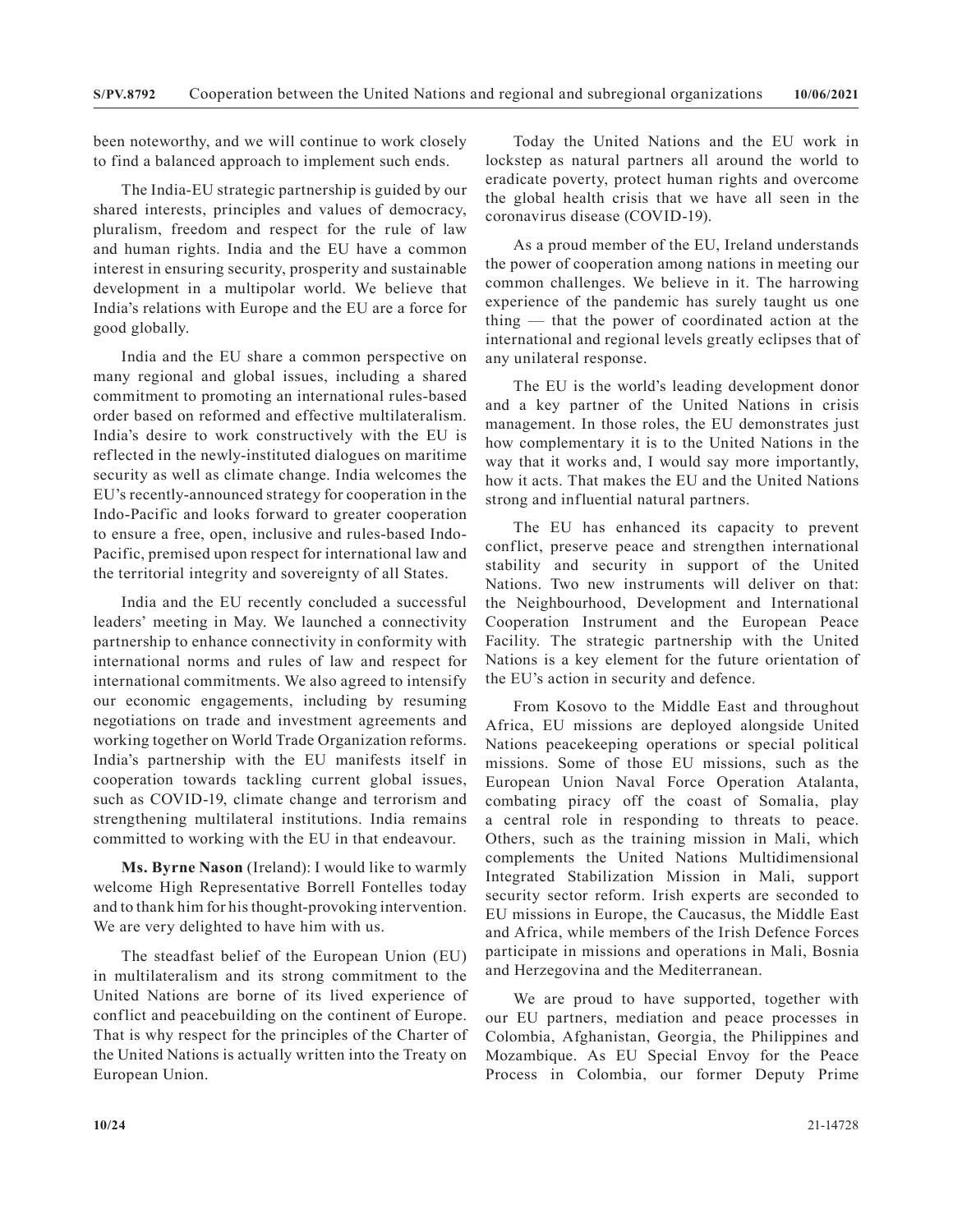Minister, Eamon Gilmore, has represented the EU, while bringing the lessons learned from Ireland's own peace process to the table.

The EU works closely with many partners around this table in the Security Council in support of international peace and security. We work as a member of the Middle East Quartet, as a facilitator of the Belgrade-Pristina dialogue and as a coordinator of the Joint Comprehensive Plan of Action. Ireland, as facilitator for resolution 2231 (2015), will assist the Security Council in upholding that important key agreement.

I believe that the Security Council should encourage and welcome such cooperation and utilize the EU's support for the United Nations where it can.

We welcome the trilateral cooperation between the United Nations, the EU and the African Union, as well as United Nations cooperation with the Organization for Security and Cooperation in Europe and the Association of Southeast Asian Nations. Those partnerships play important roles in addressing issues that concern all of us, encouraging dialogue, respect for human rights and humanitarian assistance. The partnerships also play a role in seeking peaceful solutions to the crises in Myanmar and Ethiopia. They play roles in support of peaceful, inclusive, democratic and time-bound transitions in Mali and Chad.

Despite that good work, many challenges remain. We need to continue to make real progress on delivering on the women and peace and security agenda. We strongly support the really valuable United Nations-EU Spotlight Initiative on eliminating all forms of violence against women and girls. We urge that women and peace and security remain at the core and one of the EU-United Nations priorities on peace operations and crisis management as we move forward. We see that as fundamental.

We are committed to ensuring that we address climate-related security risks, where relevant, in our prevention and peacebuilding work across the EU and the United Nations.

Another area in which we see scope for greater cooperation is in improving mission transitions. Peacekeeping must be linked to peacebuilding in order to disrupt cycles of violence, prevent conflict and sustain the peace we are trying to instil. Cooperating closely, we can ensure that mission transitions take

place in a responsible, coordinated and graduated manner, responsive to the specific needs on the ground. We certainly believe that there is scope for enhanced EU-United Nations coordination on peacebuilding and the valuable Peacebuilding Fund.

Finally, the multilateral system must deliver in response to COVID-19 by building back better. That almost sounds like a cliché. What it means is debt relief. It means equitable access to vaccines. It means access to sustainable financing. It must include green recovery to meet the existential challenge of climate change. On that we are very clear.

The EU has a pivotal role to play on all those issues and more. I know that it will continue to show its trademark dedication, generosity and focus in delivering on such critical goals.

**Mr. Dang** (Viet Nam): I would like to welcome the participation of His Excellency Mr. Josep Borrell Fontelles, High Representative of the European Union for Foreign Affairs and Security Policy, to this meeting today, and to thank him very much for his detailed briefing.

We live in a complex world faced with intersecting and unprecedented challenges, from long-standing issues, such as displacement, climate change, natural disasters, poverty, hunger, inequality, violence and conflicts to the recent coronavirus disease (COVID-19) pandemic. It is abundantly clear that those issues cannot be tackled by any country alone. Multilateralism and partnership are the undisputed means to address them.

While the United Nations plays the central role in mobilizing and coordinating global efforts in that regard, the importance of the contributions of regional organizations are becoming more and more tangible to both global goals and regional priorities. Cooperation between the United Nations and regional organizations is essential to the promotion of international and regional peace, security, stability and development. Their complementarities enable greater opportunities for dialogue, understanding, reconciliation and confidence-building measures to prevent and resolve conflicts.

We reiterate our support for the role of regional organizations with regard to the work of the United Nations, including the Security Council, in accordance with Chapter VIII of the Charter of the United Nations and the fundamental principles of international law.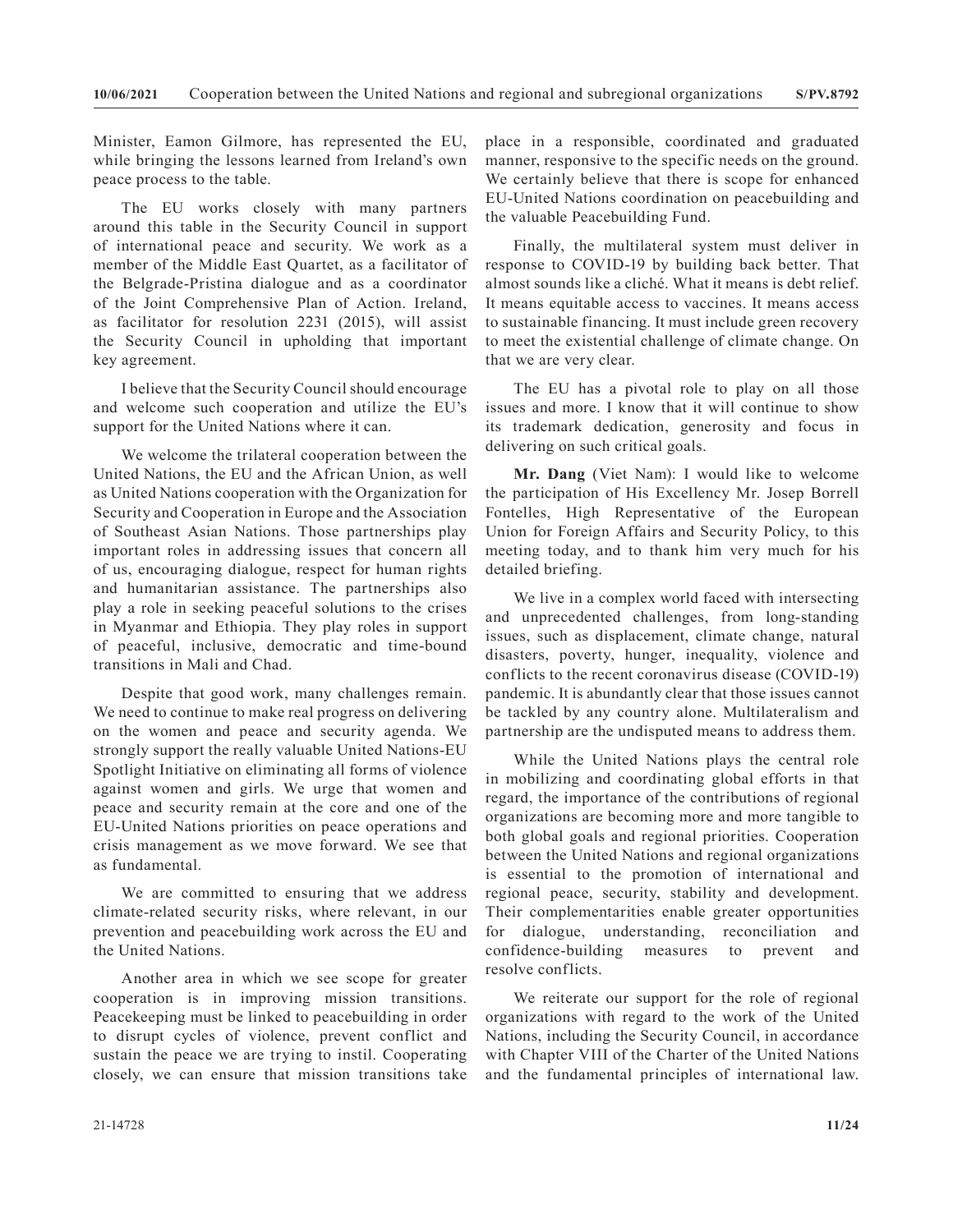The high-level open debate on "Enhancing cooperation between the United Nations and regional and subregional organizations in enhancing confidence-building and dialogue in conflict prevention and resolution" (S/2021/394) and the following presidential statement in April (S/PRST/2021/9) further strengthened our commitment in that regard.

The strategic cooperation between the United Nations and the European Union (EU) has advanced across various areas of peace and security, as well as sustainable development and economic growth. We commend the EU's continued commitment to multilateralism, as reaffirmed by Mr. Borrell Fontelles today. We also recognize the work done by the EU in connection to various issues on the agenda of the Security Council.

With regard to peacekeeping, the EU's significant financial and personnel contributions remain vital to the promotion of international peace and security. We appreciate the ongoing collaboration between the United Nations and EU peacekeeping missions to enhance security and advance political solutions in conflict areas, including through the implementation of the United Nations-EU Strategic Partnership on Peace Operations and Crisis Management for the period 2019- 2021 and the signing of the Framework Agreement Between the United Nations and the European Union for the Provision of Mutual Support in the context of their respective missions and operations in the field last September. We encourage even closer cooperation among the two organizations in the future, for instance in the areas of mediation, confidence-building and the promotion of multilateralism.

In South-East Asia, the Association of Southeast Asian Nations (ASEAN) has been playing a constructive role in strengthening solidarity and building a region of peace, stability and development. To that end, ASEAN attaches great importance to nurturing close cooperation with external partners, including the EU. In December last year, the relations between ASEAN and the EU were elevated to strategic partnership. That is an important milestone that builds on existing achievements and enhances efforts to effectively implement the ASEAN-EU Plan of Action 2018-2022. We are also pleased that the long-standing comprehensive partnership between ASEAN and the United Nations has continued to develop positively.

Cooperation between the United Nations and regional organizations can also benefit from strengthened partnership and experience sharing among regional organizations themselves or within innovative plurilateral modalities. There are countless opportunities and areas for cooperation, such as confidence-building measures, mediation, the women and peace and security agenda, climate change and peacekeeping training, to name just a few.

Before concluding, I would like to reaffirm Viet Nam's readiness and commitment to enhancing the role and contributions of regional organizations to the work of the United Nations and foster relations between ASEAN and the United Nations, as well as other partners.

**Mr. Ladeb** (Tunisia) (*spoke in Arabic*): I welcome Mr. Josep Borrell Fontelles and thank him for his valuable briefing.

The European Union (EU) is an important partner to the United Nations in maintaining international peace and security. According to Chapter VIII of the Charter of the United Nations, the cooperation between the two organizations provides important support and makes an effective contribution to addressing joint challenges, whether they are conventional or emerging, similar to the coronavirus disease (COVID-19) pandemic and its various implications.

My country's delegation welcomes the active contribution of the EU to the comprehensive COVID-19 response plan and its important support to the COVID-19 Vaccine Global Access Facility to ensure fair access to vaccines.

The cooperation between the United Nations and the EU is particularly visible in Africa, where the EU is actively contributing at the political, technical and financial levels to supporting many conflict-resolution and peacebuilding initiatives and tracks. In that context, we recall the EU's contribution to training security forces and providing technical assistance with a view to reforming the security sector in the Central African Republic, Mali and Somalia. We also recall its active contribution, alongside the League of Arab States and the African Union, to supporting the political process in Libya and its important role, through the European Union Naval Force Mediterranean Operation IRINI, to addressing violations of the arms embargo imposed on Libya.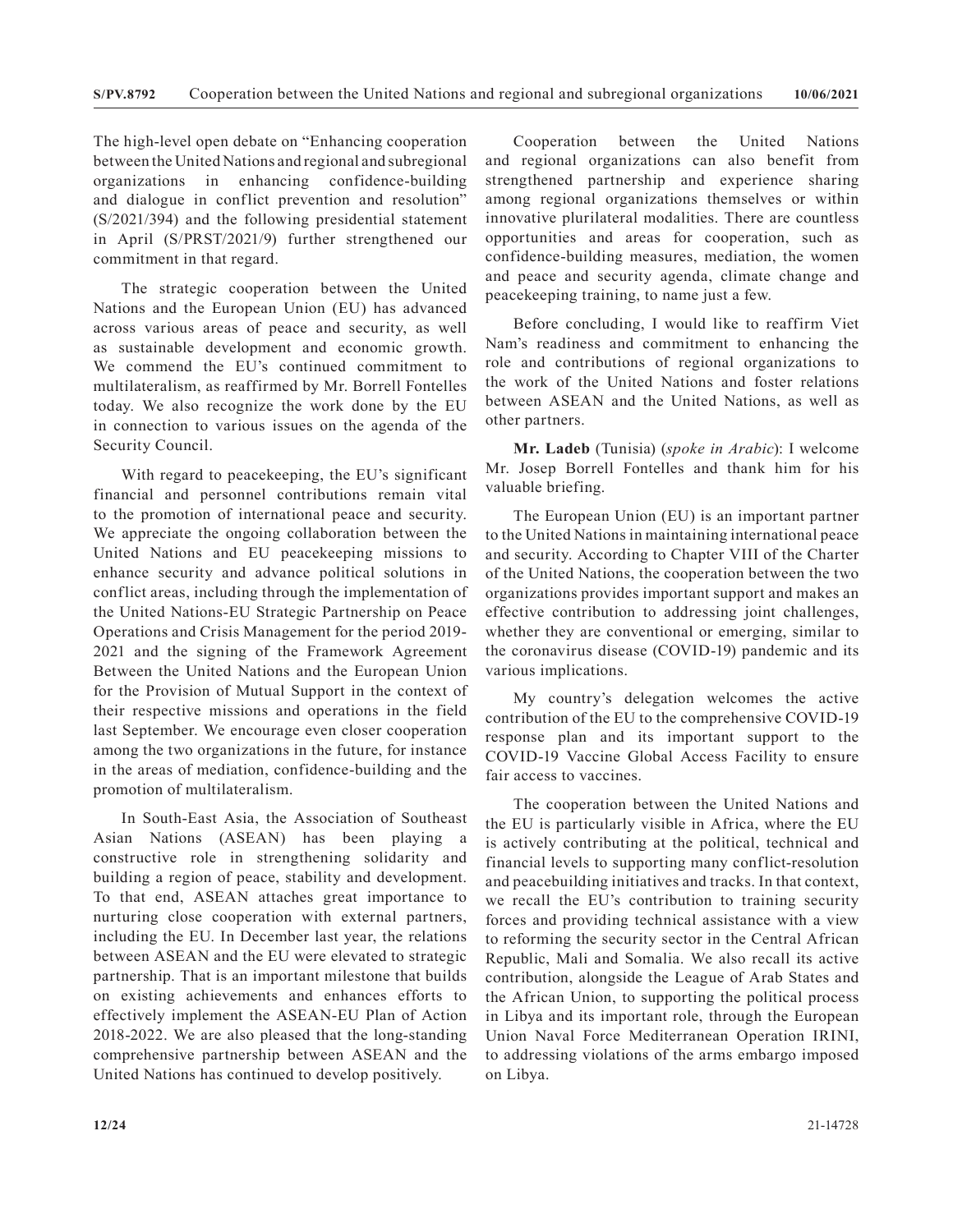My country also commends the constructive role of the EU in the Middle East in supporting international efforts to resume the peace process towards achieving a two-State solution based on the agreed international parameters, particularly Security Council resolutions. My country also commends the continuous support of the EU to the Joint Comprehensive Plan of Action on Iran's nuclear programme and its efforts to guarantee the continuity of that important framework for non-proliferation and disarmament.

We believe in the close links between peace, security and human rights, on the one hand, and sustainable development, on the other hand. My country's delegation commends the role of the EU in supporting efforts to enhance development cooperation and strengthening and protecting human rights and basic freedoms.

We reiterate our support for the efforts of the EU to protect civilians in armed conflicts, especially its initiatives to protect women, girls and children affected by such conflicts. We also support the EU commitment to preventing sexual and gender-based violence and providing victims with protection against it, as well as its efforts to strengthen the role of women in all peace and security initiatives, particularly those aimed at preventing, resolving and reducing the impact of conflicts.

Furthermore, with respect to security, peace and sustainable development, we reaffirm the need to strengthen cooperation between the two organizations in order to achieve the goals of the 2030 Agenda for Sustainable Development and the Paris Agreement on Climate Change and to work on putting in place a comprehensive plan to reduce the impact of climate change as an emerging threat that exacerbates vulnerability and conflicts.

We believe that common investment in youth for comprehensive growth and sustainable development, as set out in the outcomes of the Abidjan summit, will surely broaden the prospects for building a more stable future in Africa.

In conclusion, Tunisia reaffirms the importance of multilateral work and the need to strengthen cooperation between the United Nations and other regional organizations, similar to the cooperation between the United Nations and the EU, in order to tackle new challenges to international peace and security.

**Mr. Hunter** (United States of America): The United States would like to thank Estonia for organizing this important and timely briefing and High Representative Borrell Fontelles for his remarks today.

The partnership between the United States and the European Union (EU) is built on a foundation of shared values. It is built on a common vision that includes a commitment to democracy and the rule of law, respect for human rights, the promotion of economic opportunity and the pursuit of transatlantic prosperity and security.

The European Union remains an indispensable partner to the United States and our efforts to promote global security and prosperity, and Europe's security and success are inextricably linked to our own. President Biden will meet Presidents Michel and Von der Leyen on 15 June to discuss a common agenda to ensure global health security, build a sustainable economic recovery, fight climate change, enhance digital trade and cooperation, push back against malign behaviour and address global challenges.

Together, the United States and the EU have pledged funding towards coronavirus disease (COVID-19) vaccine distribution efforts and the health and humanitarian response. We are working to defeat COVID-19, rebuild our communities, rebuild our economies, strengthen our trade networks and come back even stronger.

The United States deeply appreciates the European Union's contributions across the globe, including its cooperation with the United Nations. In Africa, the EU has played a key role in counter-terrorism, conflict prevention, security assistance and peacebuilding. We are grateful for the significant support the EU provides for peace and security initiatives in Africa, including for the African Union Mission in Somalia, the United Nations Multidimensional Integrated Stabilization Mission in Mali and the Joint Force of the Group of Five for the Sahel. The European Union Naval Force Mediterranean Operation IRINI and its assistance in implementing the arms embargo are contributing to peace and security in Libya.

We share the EU's deep concern about the human rights violations, abuses and atrocities in Tigray, including the lack of access of humanitarian actors to the most vulnerable populations who are on the cusp of famine. We will continue to work closely with our EU partners to address crises — not only in Tigray,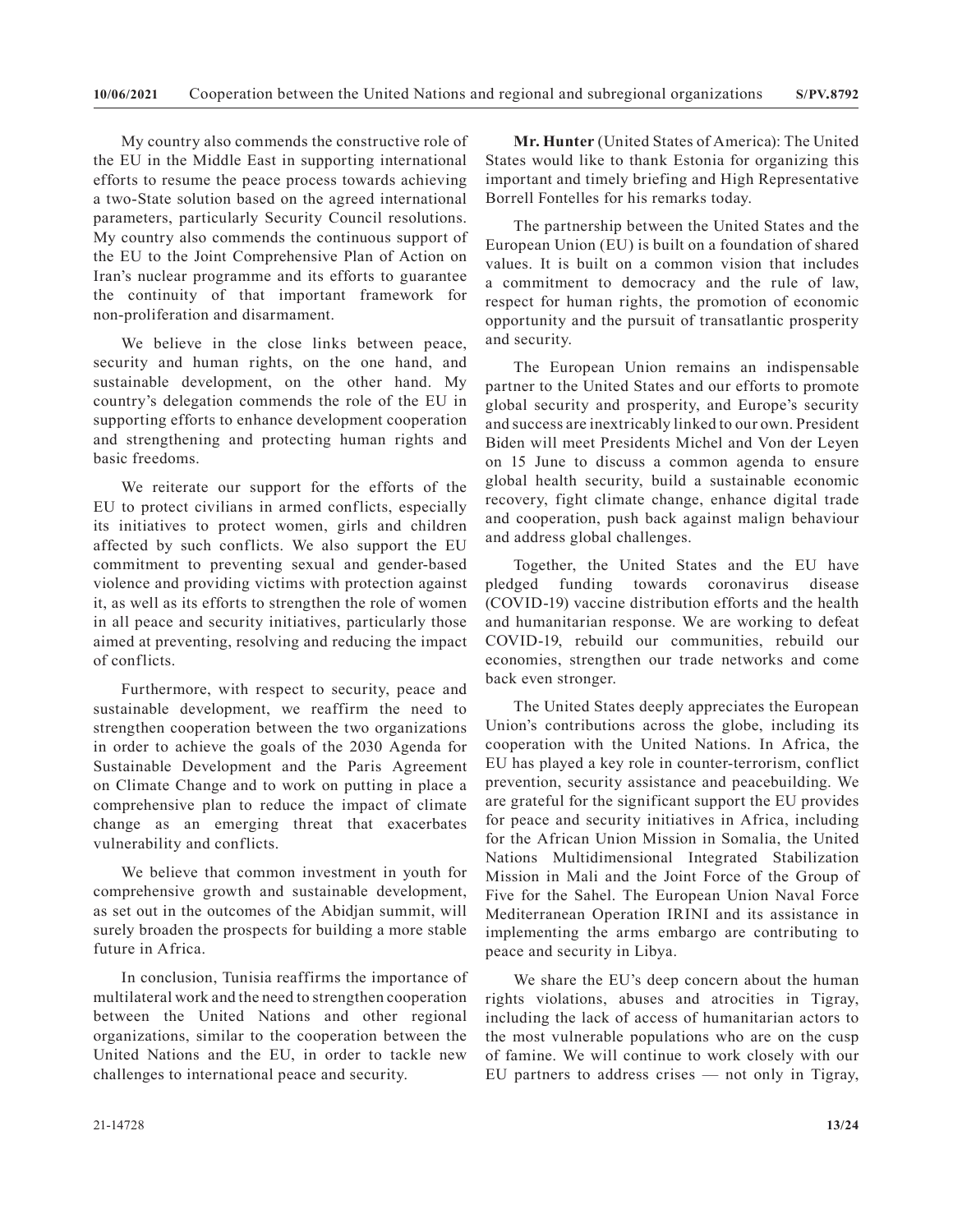but around the world, including in Burma, Syria and Venezuela. The Security Council can and must also do better in responding.

We greatly appreciate the EU's critical role in holding Russia accountable for its violations of international law. Moscow's actions in Ukraine remain a threat to European security seven years after Russia's intervention in eastern Ukraine and its occupation of Crimea. Our support and that of the EU for the sovereignty and territorial integrity of Ukraine and Georgia is unwavering — whether via the United Nations system, other multilateral forums or bilaterally. We will continue to stand with our allies and partners in calling on Russia to immediate cease its evolving military, economic, diplomatic and disinformation efforts to destabilize Ukraine and Georgia.

We also thank the European Union for its decisive, quick and clear action on the forced diversion of a flight between two EU member States and the subsequent removal and arrest of journalist Roman Protasevich in Minsk. We will enhance our efforts, including through the coordination of our sanctions policies, to ensure that the authorities of Belarus are held accountable for their actions.

With regard to the dire human rights situation in Belarus, we are committed to close coordination with the EU to promote transparency and accountability. We support international efforts to independently look into the human rights situation, including as it impacts Polish minority communities. In that regard, we welcome efforts by the Office of the United Nations High Commissioner for Human Rights, an international accountability platform for Belarus.

The United States unequivocally affirms the EU's role as a crucial partner to the United Nations and, in particular, to the Security Council in the maintenance of peace and security around the world.

**Ms. Prince** (Saint Vincent and the Grenadines): Saint Vincent and the Grenadines thanks the High Representative of the European Union for Foreign Affairs and Security Policy, Mr. Josep Borrell Fontelles, for his comprehensive briefing.

The cooperation between the United Nations and the European Union (EU) strengthens both organizations and allows for a more coordinated approach to address key issues affecting Europe, its neighbours and the global community. Regional and subregional groups

have a critical role to play as contemporary peace and security issues become more globalized. It is only through a multi-stakeholder approach that we can hope to address long-standing challenges such as climate and security, the proliferation of terrorism and the ongoing coronavirus disease (COVID-19) pandemic.

Our delegation supports collaboration between the United Nations and the European Union, which has been an essential partner in addressing the global effects of the COVID-19 pandemic. In that regard, we applaud the European Union's contributions to the COVID-19 Vaccine Global Access Facility as we push to ensure equitable distribution of the COVID-19 vaccine. We must continue to support such efforts as we build back better.

Europe, like most locales around the world, has experienced the ramifications of the COVID-19 pandemic. Many European countries were hard hit by the coronavirus, experiencing high infection rates and fatalities. A coordinated approach to the post-pandemic recovery will be critical. The European Union's Next Generation EU fund creates an opportunity to usher EU member States into a more sustainable future by rethinking financing, enhancing food security, addressing inequality and pushing for a more circular economy.

Coordination between the United Nations and EU continues to be invaluable in promoting global peace and security, especially on issues like the fight against terrorism and the pursuit of peaceful conflict resolutions. The United Nations and the EU continue to work closely together on several issues on the Security Council's agenda, including through the Framework Agreement Between the United Nations and the European Union for the Provision of Mutual Support in the context of their respective missions and operations in the field, signed in September. The framework underscores the value of enhancing complementarity between the two organizations.

AS a member of the Caribbean Community (CARICOM), Saint Vincent and the Grenadines recognizes the vital role of regional and subregional organizations in promoting economic integration and social development. Organizations such as the European Union, CARICOM, the African Union and the Association of Southeast Asian Nations utilize key partnerships with national Governments and other local actors to better address peace and security challenges.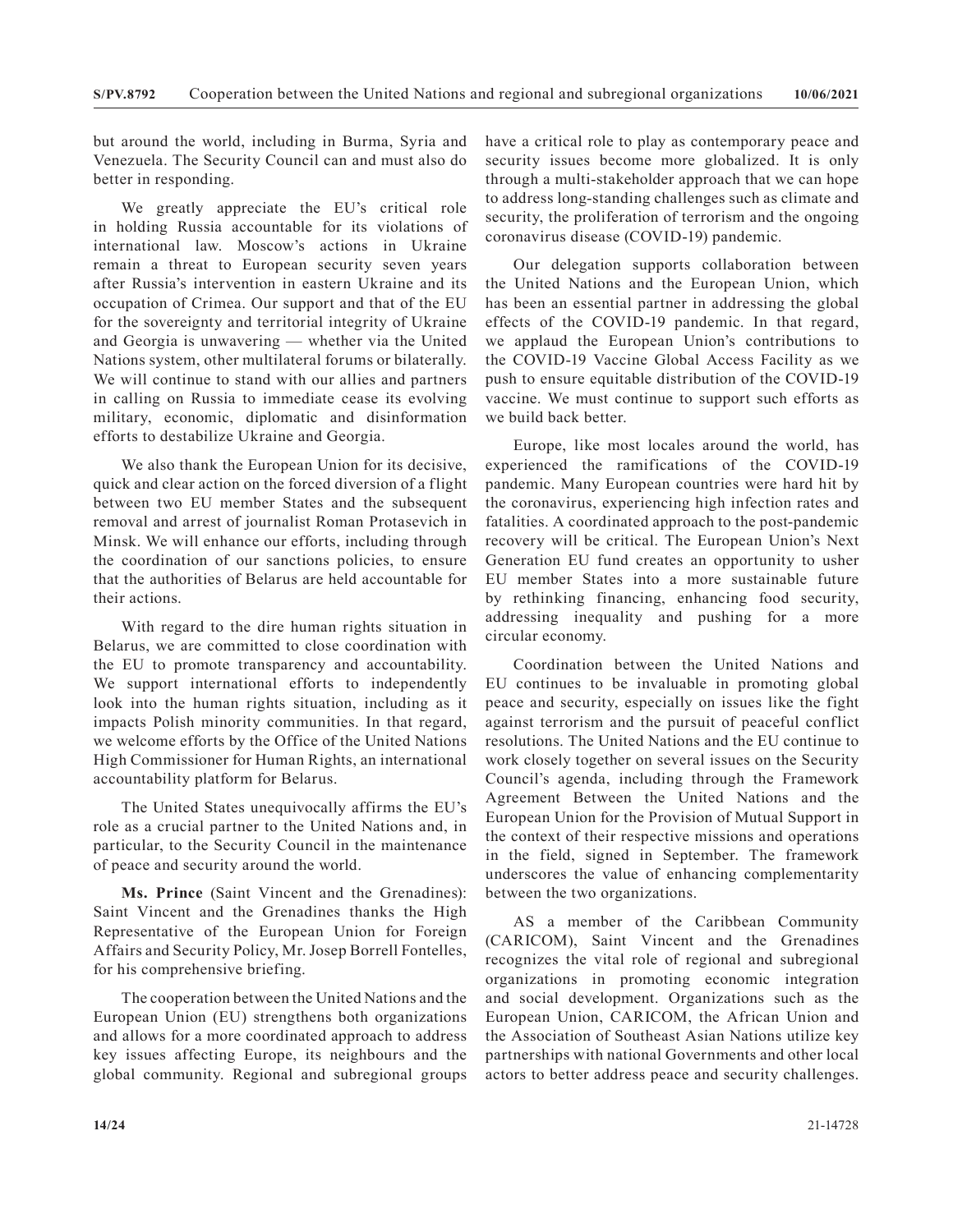The EU, through its member States, has a significant presence on the Security Council and is a feature in the peace and security landscape across all regions. We particularly value the EU's cooperation on matters affecting conflict in Africa, where we pursue African solutions for African problems. It follows that, when Africa speaks, we should all listen.

Looking ahead, we hope for concrete progress with our EU partners on issues such as unilateral coercive measures that oftentimes do more harm than good, as well as the reversal of unfair financial blacklisting practices that hurt developing economies.

We conclude by reiterating our full support to further enhance the cooperation between the United Nations and regional and subregional organizations in line with Chapter VIII of the Charter. Such cooperation remains essential for delivering the Council's mandate for maintaining international peace and security.

**Mrs. Buenrostro Massieu** (Mexico) (*spoke in Spanish*): I thank the High Representative of the European Union (EU) for Foreign Affairs and Security Policy, Mr. Josep Borrell Fontelles, for his outstanding briefing and welcome him to the Council.

The international community is at a complex juncture which, despite the many challenges, opens up great possibilities for generating collective cooperation schemes. Today's meeting allows us to take stock of the state of cooperation between the United Nations and the European Union. Both the Charter of the United Nations and the Lisbon Treaty recognize the importance of cooperation between international organizations.

In conflict prevention, crisis management, peacekeeping and peacebuilding, regional and subregional organizations play a key role, given that they are well positioned to understand the origins and root causes of conflicts, as well as to promote confidence-building measures and tailor-made political dialogue schemes. Although we refer to regional and subregional organizations in general terms, it is important to point out that they have diverse mandates and capacities.

In that connection, with regard to the European Union, my country recognizes the importance of road maps for the establishment of strategic priority areas that guide the strategic partnership between the EU and the United Nations, as well as the signing of the agreement

to enhance cooperation and strengthen coordinated responses in peace operations in September 2020.

I wish to underscore three crucial points regarding EU-United Nations cooperation.

First, the close, efficient and coordinated work of the EU with the United Nations through its 18 civilian missions and military operations in Europe, Africa and Asia is fundamental. In many cases, those missions share a headquarters with their United Nations counterpart. The coordination of efforts in peacekeeping, development, human rights and humanitarian assistance is therefore vital to the performance of such missions. We highlight the excellent cooperation in the cases of the European Union-led peacekeeping force Althea, the European Union Rule of Law Mission in Kosovo, the European Union Naval Force Operation Atalanta and the European Union Naval Force Mediterranean Operation IRINI, as examples.

With regard to Operation IRINI, we hope that concrete steps can soon be taken in coordination with the Libyan authorities to protect the human rights and dignity of migrants in the Mediterranean.

Secondly, as we witness conflicts becoming more entrenched, we note the crucial role played by the European Union in the management and handling of those crises. The EU plays an important role in stabilizing the Sahel through the deployment of its technical training mission in Mali. In particular, we highlight the assistance the EU provides to the Malian armed forces in terms of respect for human rights and protection of civilians, as well as its participation in the Sahel Alliance, which addresses development and governance — issues that lie at the heart of the conflicts in the region.

In the case of the Middle East, we recognize the work of the EU in the framework of the Middle East Quartet, the early reactivation of which we look forward to in order to achieve a two-State solution for Israel and Palestine.

We are closely following the efforts of the EU in conflict management in Europe, in particular in Ukraine, Bosnia and Herzegovina and the Kosovo and Nagorno-Karabakh regions, among others. We also recognize the importance of the process to gradually integrate the Western Balkans into the European Union, as Mr. Borrell Fontelles mentioned earlier.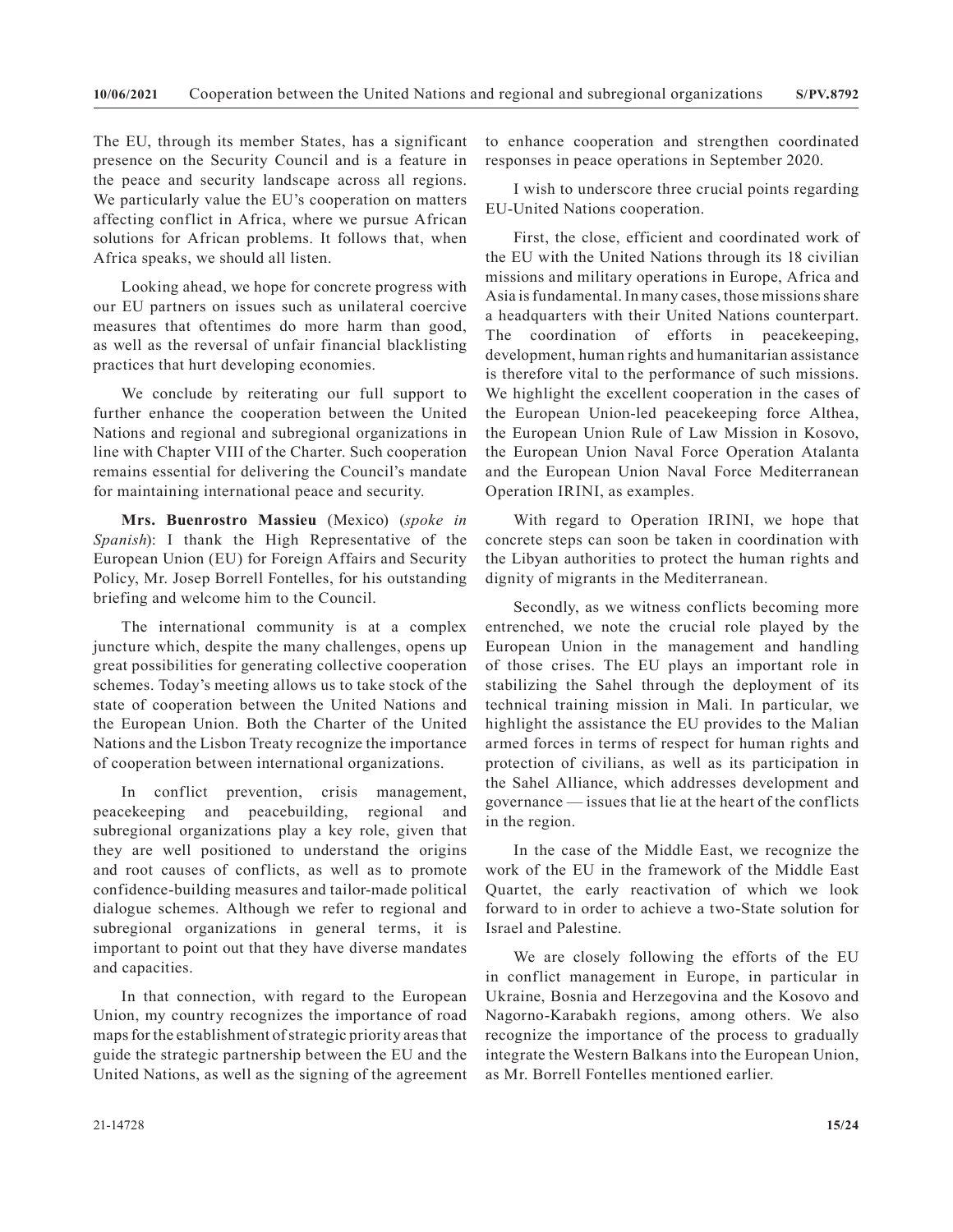Finally, Mexico underlines the importance of continuing to make progress on cross-cutting issues such as gender. Women play a fundamental role in the peace and security agenda, hence why we must take advantage of their contributions and guarantee their participation in all processes and at all levels of decision-making.

Mexico calls for increased efforts to foster cooperation between the European Union and other regional and subregional mechanisms, in particular the African Union, the League of Arab States and the Association of Southeast Asian Nations, among others. It is only through an interconnected and efficient network that we will see results in favour of sustainable peace and effective multilateralism.

**Mr. Geng Shuang** (China) (*spoke in Chinese*): I welcome the presence of Mr. Borrell Fontelles, the High Representative of the European Union (EU) for Foreign Affairs and Security Policy, at today's meeting and thank him for his briefing.

Strengthened cooperation between the Security Council and regional and subregional organizations helps to consolidate and strengthen international collective security mechanisms and maintain international peace and security while contributing to the response to global challenges and promoting the common development of all countries.

China supports cooperation between the United Nations and the EU in accordance with the purposes and principles of the Charter of the United Nations. We must work together to uphold and practice true multilateralism.

The coronavirus disease pandemic has once again demonstrated how the interests of all countries of the world are intertwined and that we share a common future. No country can stay out of harm's way by looking after only its own interests and no country can fight the challenges of our time alone, making multilateralism imperative.

The EU itself is the product of a multilateral response to common challenges. As an important force on the world stage and an active advocate of multilateralism, the EU should take the lead in complying with international law and the universally accepted and recognized basic norms governing international relations. It should hold fast to the principles of mutual respect, treating one another as equals and working together towards mutually beneficial outcomes. It should abandon double standards, avoid bloc politics and oppose division and confrontation.

Earlier, Mr. Borrell Fontelles and the representative of the United Kingdom mentioned Hong Kong in their statements. I would like to remind them that Hong Kong is a special administrative region of the People's Republic of China. Purely and simply, any matter related to Hong Kong is part of China's internal affairs, in which there is no place for external interference. Moreover, it has nothing whatsoever to do with the theme of today's meeting.

China hopes that, in its foreign exchanges, the EU will pursue the principle of non-interference in the internal affairs of other States. China would like to see an EU that champions genuine multilateralism and plays a greater, more positive and constructive role in international affairs.

Over the years, the EU has done a great deal of useful work in neutralizing tensions and differences between various parties, promoting the resolution of conflicts and relevant regional hotspot issues and implementing Security Council resolutions.

China acknowledges the EU's efforts towards the resumption of compliance with the Joint Comprehensive Plan of Action. We hope that the EU will continue to play a coordinating role and work with all parties concerned to help bring about an expeditious political solution to the Iranian nuclear issue.

China looks forward to the EU's continued contribution to the maintenance of peace and stability on the African continent, especially in terms of lending greater support to African-owned peace operations.

China commends the EU for its long-standing assistance in improving the humanitarian situation in the occupied Palestine territory. We hope the EU will continue to play a constructive role in promoting a comprehensive, just and lasting solution to the Palestinian issue. Further, China encourages the EU, as a player in the resolution of hotspot issues, to be mindful in fully respecting the sovereignty of the countries concerned, taking into serious consideration the realities of the countries in question, safeguarding the authority of the United Nations in earnest and effectively strengthening coordination and cooperation with other regional organizations.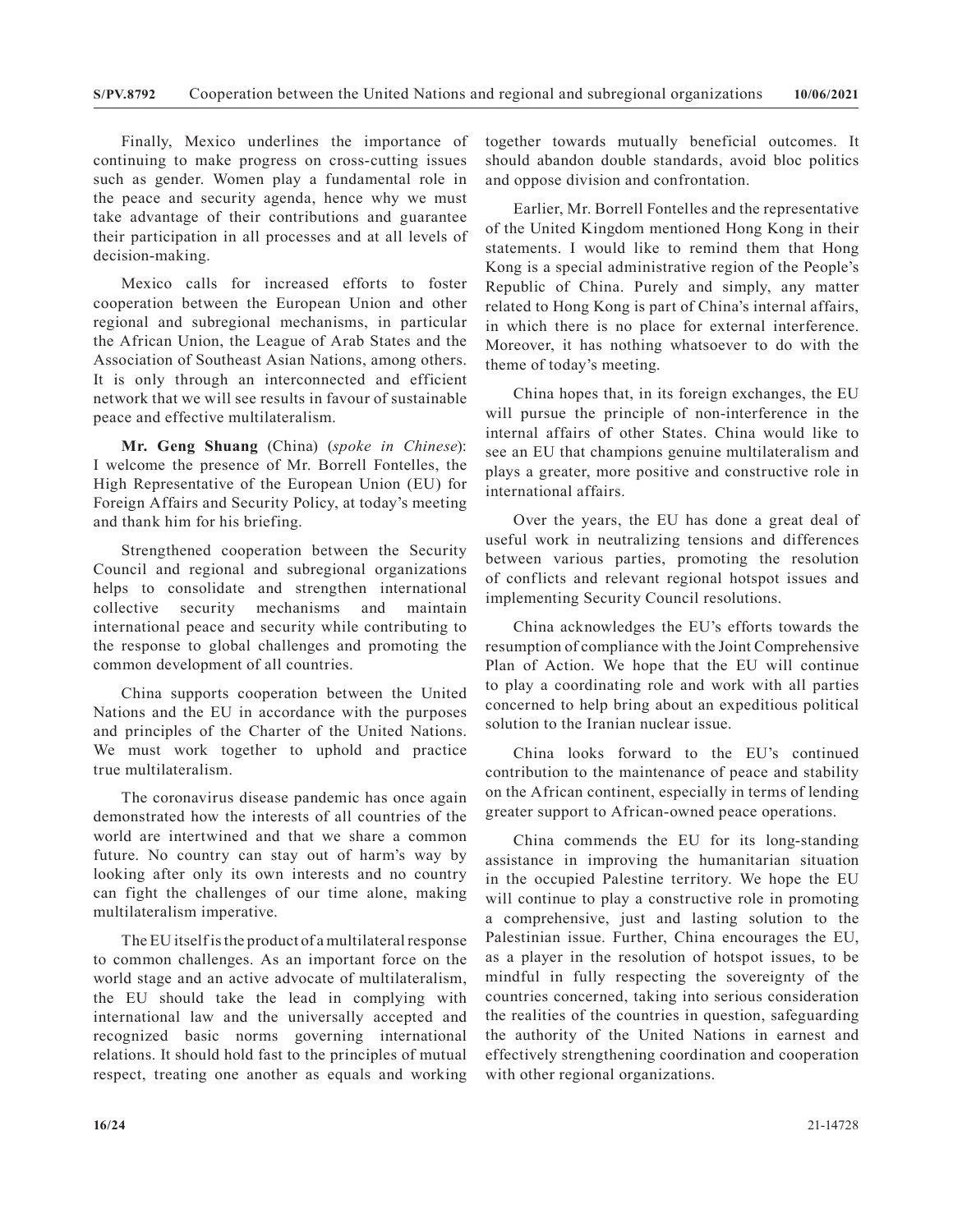Secretary-General António Guterres has repeatedly underscored that achieving sustainable and inclusive development is the most effective way to tackle the root causes of conflict once and for all. As the largest provider of official development assistance, the EU should do more to help developing countries in general and wartorn countries in particular so as to recover and rebuild and eliminate the root causes of conflict. We hope that the EU will further increase its international aid efforts, place a greater focus on eradicating hunger and poverty, developing health and education, promoting post-coronavirus disease (COVID-19) reconstruction, and channel resources into areas where the most urgent needs exist with a view to making a greater contribution to the efforts of developing countries to implement the 2030 Agenda for Sustainable Development, achieve sustainable development and promote and consolidate peace through development.

China attaches great importance to its relations with the EU and has always seen the Union as an important force in the process of forging a multipolar world. Both sides have extensive common interests and broad prospects for cooperation in maintaining world peace and promoting common development. China is ready to strengthen dialogue and exchanges with the EU, deepen our coordination and cooperation, join hands in tackling the COVID-19 pandemic and climate-change-related challenges, jointly safeguard genuine or true multilateralism, strengthen and improve global governance and work hand in hand to safeguard the international system with the United Nations at its core and the international order on the basis of international law.

**Ms. Heimerback** (Norway): I join others in warmly welcoming High Representative Borrell Fontelles to the Security Council today and thank him for his briefing.

In many ways, Norwegian foreign policy starts in Europe. The European Union (EU) and its member States are our close neighbours and friends, with shared values and interests, and this is reflected in our frequent alignment with EU positions and measures, including on key issues on the agenda of the Security Council.

The EU is clearly shouldering its responsibilities as a steadfast promoter of multilateralism and as an implementer of Council-mandated tasks. We recognize the important role the EU has played in transforming Europe from a continent of war into a continent of peace. The EU contributes to advancing the causes

of peace, reconciliation, democracy and human rights in Europe.

In Africa, the EU plays a key role in peacebuilding, conflict prevention, security assistance and development. With Norway's long-standing engagement and commitments in Africa, we welcome the High Representative's remarks on this matter. We also look forward to seeing the further development of the strategic partnership between the EU and African Union.

The report of the Panel on United Nations Peace Operations (S/2000/809), known as the Brahimi report, and resolution 1327 (2000) on peace operations called for a clear division of labour between the United Nations and regional organizations. These documents also encourage efforts aimed at promoting synergies, and we welcome the EU's endeavours in this regard.

In Libya, the EU contributes to the enforcement of resolution 1973 (2011) through the European Union Naval Force Mediterranean Operation IRINI, and the European Union Naval Force Operation Atalanta continues to contribute to enforcing the weapons embargo on Somalia in accordance with resolution 2182 (2014) as well as to protect vessels of the World Food Programme.

The EU has also provided significant financial and technical support for African-led security initiatives and has borne much of the financial support for the Joint Force of the Group of Five for the Sahel, where new structures are needed to facilitate stable and more diverse financing.

Norway and the EU share a common vision for a free and democratic Europe. We share the EU's deep concern for the shrinking democratic space and deteriorating human rights situation in Belarus. The forced landing of the passenger plane in May was a blatant violation of international norms and a threat to European security. Norway fully supports the strong and appropriate reactions from the EU.

European security and international law are also undermined by the conflict in Ukraine. Norway welcomes the engagement of the EU in addressing this conflict and its support for Ukraine's sovereignty and territorial integrity. Alongside our international partners, we will not accept Russia's illegal annexation of Crimea and Sevastopol.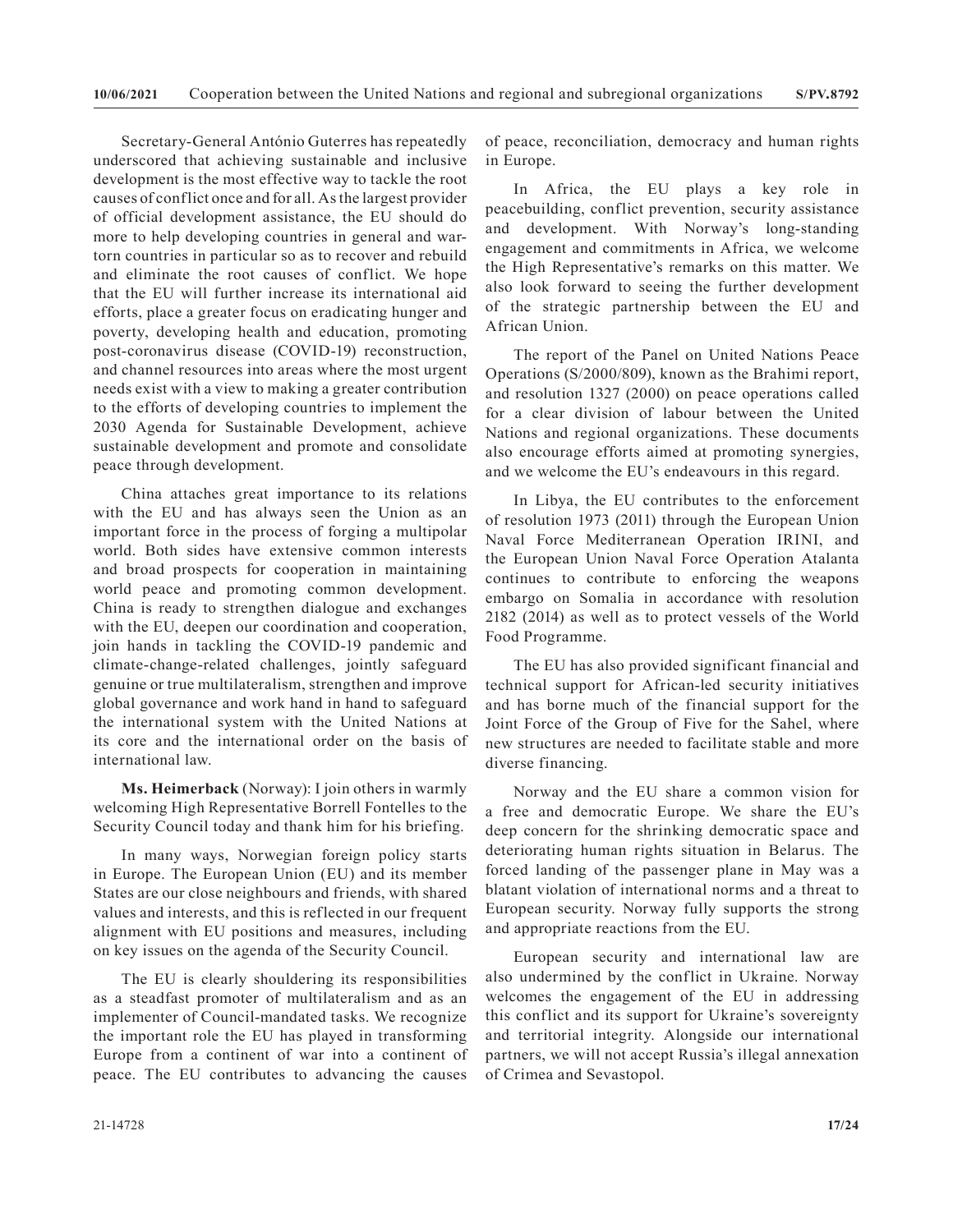It is of great importance that the EU and the United Nations continue to join forces to respond to global challenges. The coronavirus disease (COVID-19) is a case in point. Throughout the pandemic, the EU has demonstrated solidarity with the rest of the world and its readiness to coordinate actions under the leadership of the United Nations. We welcome the EU's leadership in COVAX and the Access to COVID-19 Tools Accelerator, including its distribution and export of vaccines globally and efforts aimed at increasing global vaccine-production capacities.

We would also like to pay tribute to the EU's leading role in the fight against climate change. Norway cooperates closely with EU member States at the United Nations and elsewhere to highlight and address the security risks that arise from climate change.

Finally, we welcome the EU Action Plan on Women, Peace and Security 2019-2024 and the strong focus on gender equality, human rights and peace and security within and beyond its borders. Council members can rest assured that Norway will continue to advocate these priorities in cooperation with the EU, both inside and outside the Security Council.

**Mr. De Rivière** (France) (*spoke in French*): I thank the High Representative of the European Union for Foreign Affairs and Security Policy, Mr. Josep Borrell Fontelles, for his briefing.

The European Union (EU) is providing concrete solutions to threats to international peace and security. With regard to the coronavirus disease (COVID-19) pandemic, the EU has demonstrated its commitment by initiating the launch of the Access to COVID-19 Tools Accelerator in April 2020, together with the World Health Organization (WHO). It has initiated two resolutions that are paving the way for strengthening the WHO and the multilateral health architecture.

The COVAX facility, funded to the tune of more than  $E2.4$  billion by the European Union and its member States, has already made it possible to distribute nearly 20 million doses of COVID-19 vaccine to 43 African states. The EU's humanitarian airlift has supported United Nations efforts aimed at ensuring humanitarian access in the context of the pandemic.

In the face of crises, the European Union and its member States are on the move. We collectively deploy more than 5,000 personnel in peace operations. Let me highlight some concrete examples.

In the Sahel, the European Union is providing valuable support to the Joint Force of the Group of Five for the Sahel, particularly in terms of equipment and by financing the support mechanism via the United Nations Multidimensional Integrated Stabilization Mission in Mali. This support remains insufficient. At the N'Djamena summit, France, like the countries of the Group of Five for the Sahel countries, the European Union and the African Union, again called for increased support for the Joint Force from the United Nations and all international partners.

In Syria, the European Union and its member States are the main contributors to the humanitarian response with more than  $E24$  million committed since 2011. Europe will be able to contribute to the financing of reconstruction only after a credible political solution based on resolution 2254 (2015) is firmly in place.

On the Iranian nuclear issue, the European coordinator and the other participants in the Joint Comprehensive Plan of Action have been engaged in discussions in Vienna for more than two months to enable the United States and Iran to return to full compliance with the 2015 agreement and resolution 2231 (2015). We hope for a swift conclusion.

In the Middle East, the European Union mobilized to bring about a cessation of hostilities during the latest escalation of violence in Gaza. But, for the ceasefire to be sustainable, the underlying causes of the Israeli-Palestinian conflict must be addressed by creating the conditions for a resumption of the political process and by implementing the two-State solution. That is the position of France and the European Union, which will continue to work towards that goal.

In Libya, the European Union is fully committed to ending the crisis. It is deploying the European Union Naval Force Mediterranean Operation IRINI, whose priority is the implementation of the United Nations arms embargo on Libya. The EU can contribute to the implementation of the ceasefire agreement, under the aegis of the United Nations, in full agreement with the Libyan parties. The United Nations should deploy the ceasefire-monitoring mechanism as soon as possible.

Finally, in Afghanistan, the European Union is the leading donor in supporting stability and preserving the gains that benefit the Afghan people. As such, the European Union is fully entitled to contribute to the intra-Afghan political negotiations, which are the only way to peace in Afghanistan.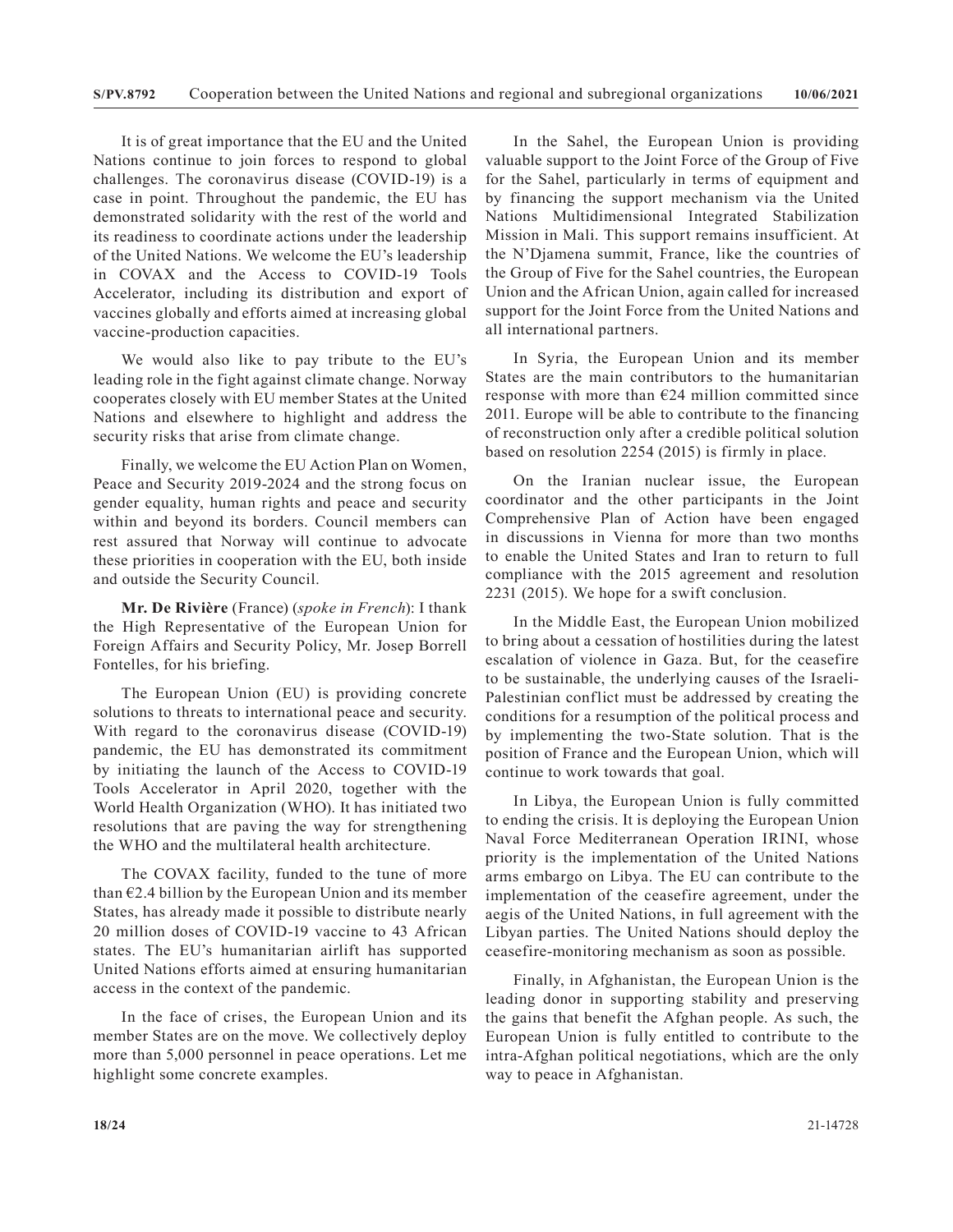On the European continent, the hijacking of a flight by the Belarusian authorities was a blatant reminder that repeated human rights violations also have direct consequences for security in Europe. The European Union responded firmly.

In Ukraine, the European Union mobilized to respond to the renewed tension on the eastern border and in Crimea between March and April. Within the Normandy format, France and Germany are making every effort to relaunch the political process.

We also hope that the European Union can continue to be involved in the intra-Cypriot talks conducted under the aegis of the United Nations.

Lastly, the promotion and protection of human rights and fundamental freedoms are joint priorities, as is the protection of civilians. The European Union and its member States are committed to implementing the relevant Security Council resolutions, in particular on the women and peace and security, the youth and peace and security and the children and armed conflict agendas.

The Security Council can count on the strong commitment of the European Union and its member States to working with the United Nations, within the framework of Chapter VIII of the Charter of the United Nations, in all crisis areas and to contributing to building a strong and vibrant multilateralism.

**Mr. Abarry** (Niger) (*spoke in French*): I would like to thank Mr. Josep Borrell Fontelles, High Representative of the European Union for Foreign Affairs and Security Policy, for his excellent briefing.

Sharing the vision of a rules-based multilateral global governance system, the United Nations and the European Union respond to global crises, threats and challenges that require cooperation and coordination based on universal rules and values. Their partnership covers a variety of issues that are relevant to the challenges facing the world today.

For example, in the area of conflict prevention, peacekeeping and crisis resolution, the United Nations and the European Union work together to help build effective long-term security and governance institutions and to conduct preventive diplomacy initiatives to address emerging crises.

They cooperate closely in providing political, financial and operational assistance to peace processes and peacekeeping operations.

In Africa, for example, the partnership between the United Nations and the European Union manifests itself in the areas of conflict resolution and political, technical and financial support to countries in fragile situations. In that regard, we can cite the strategic advisory support missions and the training and equipping of defence and security forces through the European Union Common Security and Defence Policy missions in Niger and in Mali.

In the area of peacekeeping, my delegation welcomes and appreciates the EU's role in the quest for stability in the Sahel and the Horn of Africa through its support for the African Union Mission in Somalia.

In Libya, the European Union works closely with the United Nations, the League of Arab States and the African Union to help Libyan actors to make genuine progress towards reconciliation through a national dialogue and elections. We hope that the new European Union Naval Force Mediterranean Operation IRINI will further contribute to the fight against breaches of the arms embargo on Libya and to combating the smuggling of migrants in the Mediterranean.

The fight against climate change is an area where the United Nations and the European Union, through pilot projects, are developing tools to combat the risks related to climate fragility. In addition, the EU cooperates with the Office of the United Nations High Commissioner for Refugees and the International Organization for Migration in providing advice on how to manage climate-induced displacement.

In addition, with regard to the global response to the coronavirus disease (COVID-19) pandemic, the European Union and its member States have mobilized  $€38.5$  billion to address the humanitarian, health, social and economic consequences of the health crisis. In 2020, the EU-sponsored pledging conference raised \$16 billion from donors around the world, providing a major boost to the prevention and treatment of and vaccine research for COVID-19.

The United Nations and the European Union pool their efforts to strengthen cooperation on advancing, protecting and promoting human rights and fundamental freedoms. The European Union supports the implementation of the Secretary-General's call to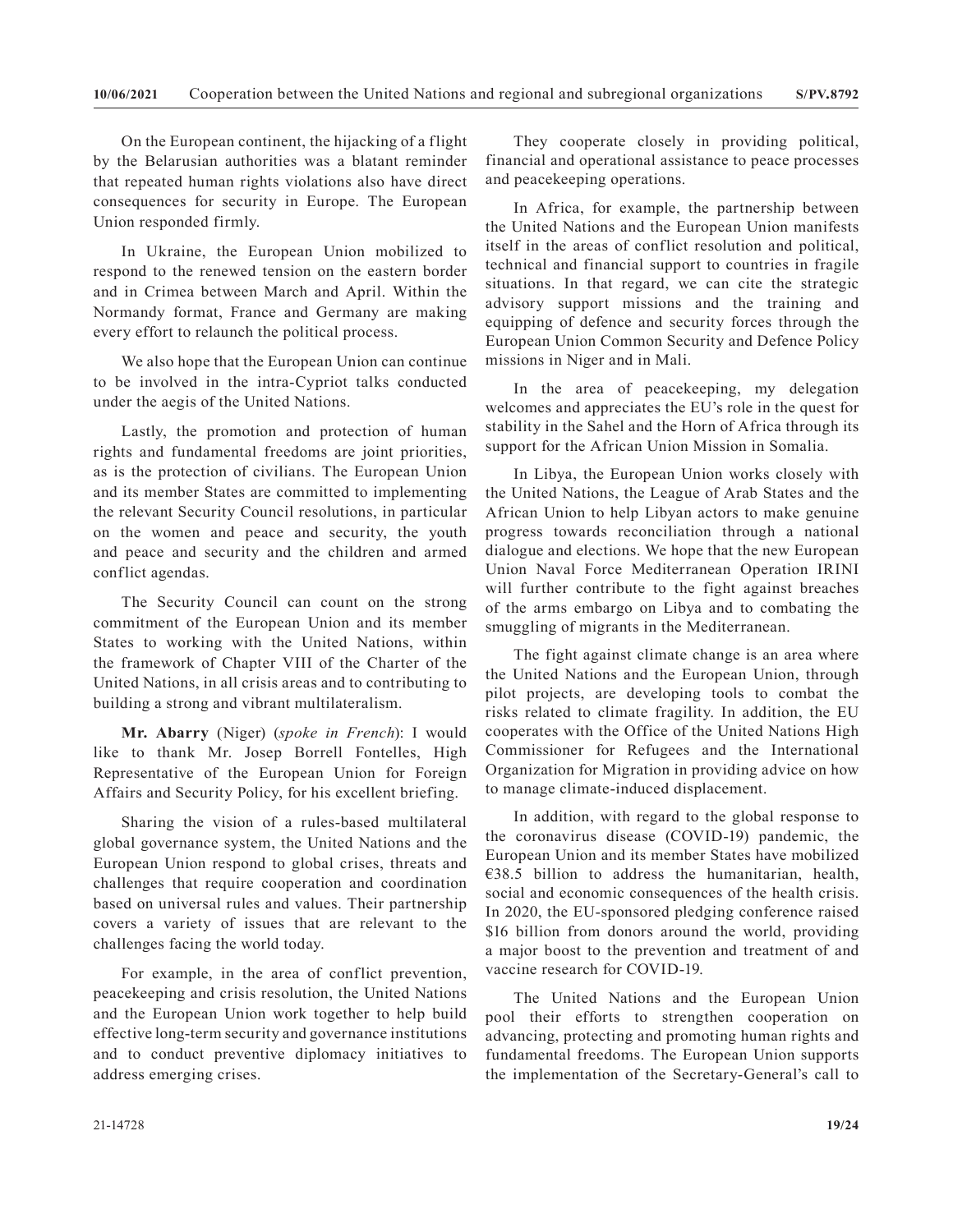action to advance the human rights of all human beings. The human rights compliance framework signed with the countries of the Group of Five for the Sahel in that regard is an illustrative case.

The adoption of the 2020-2024 Action Plan for Human Rights and Democracy is also to be welcomed. The Action Plan includes protecting and empowering individuals; building resilient, inclusive and democratic societies; promoting a global system for human rights and democracy; harnessing the opportunities and challenges of new technologies; and acting by working together. By promoting the rule of law and justice, that partnership is clearly helping to create conditions for the maintenance of peace and security in many regions of the world.

In conclusion, my delegation believes that the work of the United Nations should continue to benefit from the partnership support that the Organization has with the European Union, the African Union and the Association of Southeast Asian Nations. By drawing on the comparative advantages afforded by those regional organizations, the United Nations will achieve its primary objective of maintaining international peace and security.

**The President**: I shall now make a statement in my capacity as the representative of Estonia.

I warmly thank the High Representative for Foreign Affairs and Security Policy of the European Union (EU), Mr. Josep Borrell Fontelles, for joining us here today and for highlighting the issues of close cooperation between the Security Council and the European Union in New York, in Brussels and on the ground.

The European Union and the United Nations share the same values and interests. The EU is committed to multilateralism, with the United Nations at its core. Estonia is glad that the cooperation between the two organizations has steadily and firmly expanded, as today's world is becoming increasingly interconnected with regard to both its opportunities and its multifaceted challenges. Sitting here as the President to the Security Council and as a representative of an EU member State, I can proudly profess that a strong EU equals a stronger United Nations, and vice versa.

Mr. Borrell Fontelles highlighted respect for human rights and fundamental freedoms. Those are the values we share and stand up for. We need not be silent when freedoms and human rights are suppressed. We strongly condemn the Belarusian authorities' blatant attempts to silence all opposition voices, including the episode of plane hijacking, and we demand the immediate release of all political prisoners, whose number is growing rapidly and already extends to over 400.

The situation remains deeply concerning also in Myanmar. We strongly support the five-point consensus of the Association of Southeast Asian Nations and the work of Special Envoy Burgener in Myanmar.

The EU and its member States have always been strong advocates for a rules-based international order and for international law. Estonia condemns Russia's aggression against Ukraine in Donbas, the illegal annexation of Crimea and the occupation of the territories in Georgia. Russia's recent military buildup near Ukraine borders and continuous fuelling of the conflict in Donbas are truly worrisome and have aggravated the security situation in the region. It is also regrettable that Russia, a party to the conflict, has chosen to use the Arria Formula meetings to extensively spread false and divisive narratives about Ukraine.

Let me highlight the fact that the efforts of the United Nations play an important role in advancing responsible State behaviour in cyberspace. As a priority, the EU and its member States are committed to promoting a global, free, open, stable and secure cyberspace, grounded in existing international law, including the Charter of the United Nations in its entirety, international humanitarian law and human rights law.

The EU has actively contributed to peace and security beyond the region and across all continents. In crisis management, the partnership between the EU and the United Nations is crucial. That also includes the work on the implementation of the women and peace and security agenda, where the EU continues to show leadership also at the regional level.

Estonia welcomes the efforts of the European Union Naval Force Mediterranean Operation IRINI in supporting the implementation of the Security Council arms embargo on Libya. We call for the implementation of all necessary measures to allow for the Libyan-led and Libyan-owned ceasefire monitoring mechanism and its international support component to be deployed as soon as possible, as mandated by resolution 2570 (2021).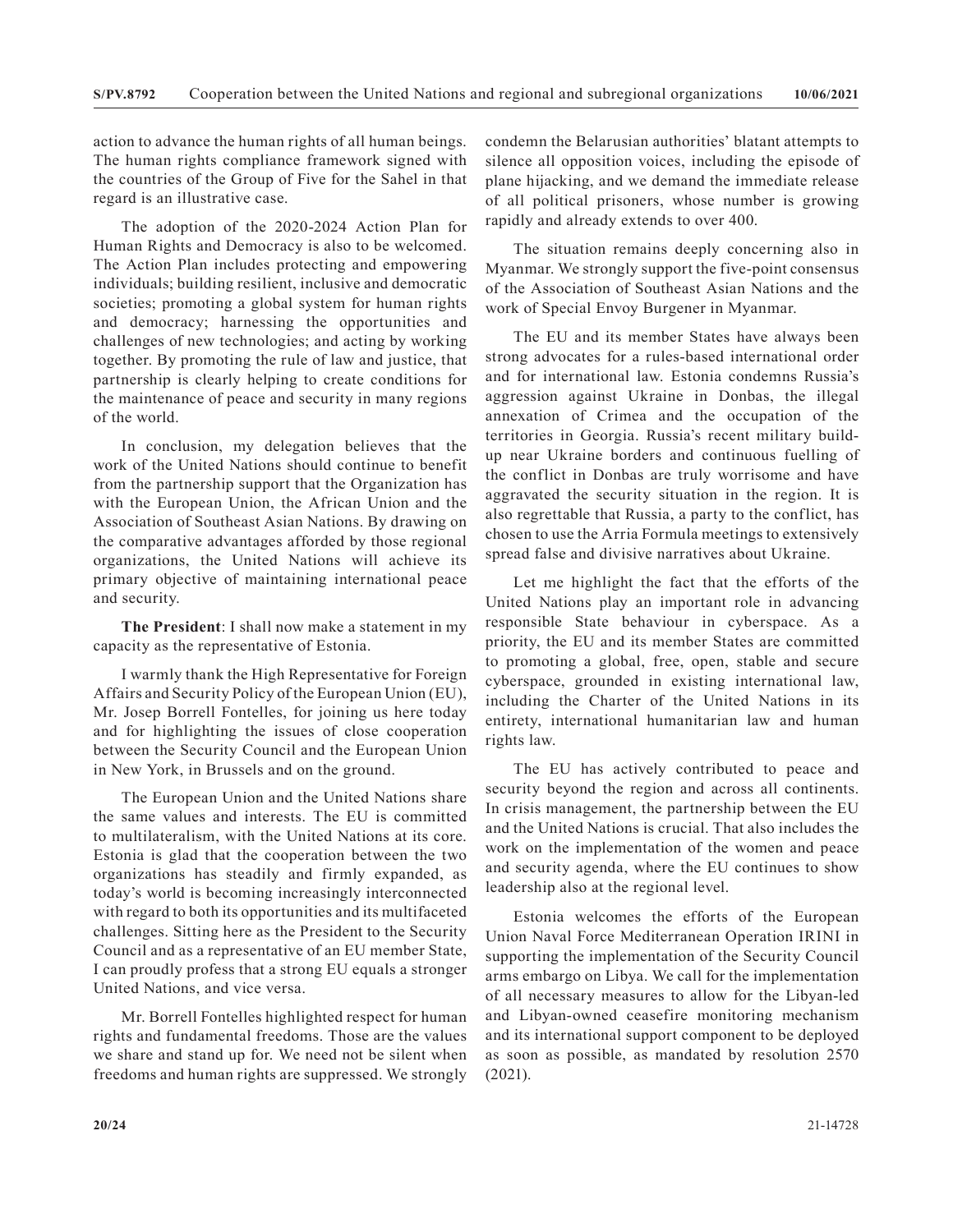Regarding the Israeli-Palestinian conflict, the EU and the United Nations have a central role to play in creating conditions for resuming direct negotiations between the parties, especially through the Middle East Quartet. Continued humanitarian aid efforts in the occupied Palestinian territory are also vital.

Regarding Yemen, there is a need for continued, concerted efforts of the EU and the United Nations towards a ceasefire and political talks, as well as to support the development, crisis response and humanitarian assistance in the country.

In the Sahel region, the EU, including Estonia, offers important support to the counter-terrorist efforts of the Joint Force of the Group of Five for the Sahel.

The EU, together with its member States, is also the largest donor of humanitarian aid in Syria and the region. Estonia has contributed financially to the humanitarian relief for Syria and the region since the start of the crisis. The fifth Brussels Conference, held earlier this year, once again contributed billions to alleviating the human suffering of Syrian people.

While cooperation between the United Nations and the EU has strengthened in field operations, we are glad that it has also strengthened on political and strategic levels. For example, in Afghanistan, efforts to unitedly promote the rule of law have evolved. Both organizations have affirmed that a sustainable peace can be achieved only through a negotiated and inclusive political settlement. Estonia is extremely worried about the growing level of violence, which has taken a heavy toll on the civilian population. We urge the Taliban to immediately put an end to violence and commit itself to the peace negotiations. The historic momentum for peace and stability that all Afghans have longed for after decades of immense human suffering should not be left unused.

Mr. Borrell mentioned that sanctions are never an end in themselves, but a tool to push for the respect of universal rights. We could not agree more. The EU and the United Nations sanctions are targeted and do not obstruct in any way the fight against the pandemic or the delivery of humanitarian aid.

Finally, there is no doubt that climate change is making the world a more challenging place. The Security Council must do more to fully understand climate-related security risks and integrate that knowledge into all aspects of its work.

I thank Mr. Borrell Fontelles once again for your excellent briefing, which reminded us how deep, important and multifaceted the EU-United Nations cooperation is.

I now resume my functions as President of the Security Council.

The representative of the Russian Federation has asked for the floor to make a further statement.

**Ms. Evstigneeva** (Russian Federation) (*spoke in Russian*): I should like to respond, first and foremost, to the statement delivered by the representative of the United States of America, the tone of which was more bellicose and aggressive towards Russia than the remarks of the majority of our European colleagues. Perhaps because the United States of America is on the other side of the ocean, it does not really care what is happening in Europe, but we are certain that it clearly understands how dangerous such fiery rhetoric and action can be.

I would like once again to call on our sensible European partners to be guided by the interests of their common European home and stop looking for partners across the ocean, as they sometimes do so openly, and choose instead constructive cooperation on an equal footing, without condescension and with respect for the sovereignty and internal affairs of neighbouring countries, and to strive to impartially address the most delicate and dangerous situations on their borders. They must also understand that, without respect for people's choices, including those living in Luhansk and Donetsk, and without direct dialogue with them, it will not be possible to achieve a resolution of the situation in Donbas.

We still trust that we can count on that common-sense approach but, unfortunately, we must come to the conclusion that the European partners have not quite got the hang of it yet, despite the laudable goals that were mentioned.

**The President**: I now give the floor to Mr. Borrell Fontelles to respond to comments and possibly questions.

**Mr. Borrell Fontelles**: I thank you, Sir, once again for allowing me to present today the views of the European Union on international security to the Security Council, which has maximum international responsibility in that regard.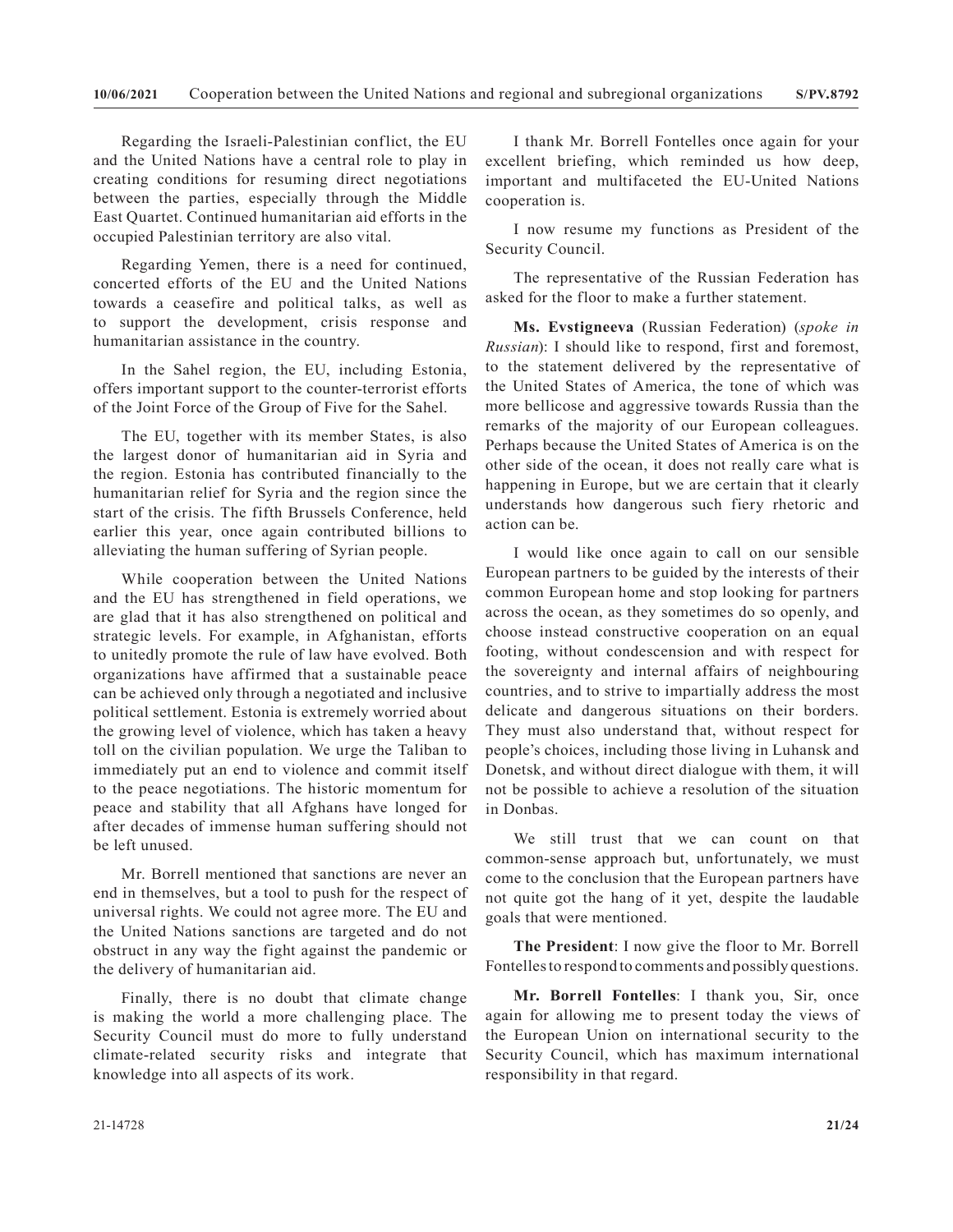It would be impossible to try to answer all the questions or comment on all the considerations I have heard here. But allow me to say that I am emerging from this exchange even more encouraged than when we started. I am truly grateful to one and all for the comments and expressions of appreciation. I can assure the Council that the European Union is willing to work diligently with each and every one of the countries represented here in order to contribute to global security and prosperity.

That is the purpose of the European Union, and I am also very grateful that many here today have acknowledged the efforts of the European Union to contribute to a safer and more just world. I am particularly thankful for the recognition that the European Union has been the tool for the transformation of Europe from a continent of war to a continent of peace, which is the most important deliverable and success of what the European Union has represented since its creation.

Allow me to give some general and some specific answers. As many here have noted, multilateral frameworks — and not only those provided by the United Nations — must remain the centre of our efforts. This applies to peace and security, but also to health, especially in these times of the coronavirus disease (COVID-19) pandemic. The COVID-19 crisis has shown the importance of reinforcing the Word Trade Organization and promoting development in many formats by combating climate change and a long series of items that have been mentioned.

In this regard, it seems difficult to argue seriously that a rules-based world order structured around the principles of international organizations and the key international treaties and declarations is not the heart of the multilateral system, because it is. We must recognize it because we are living through a dangerous juncture in world history. We must understand that we are all part of the same whole, and that we can only survive and prosper by recognizing common interests and goals. We have repeated so many times that no one is safe until everyone is safe. That is true, but at the same time, we have to recognize that it is easier said than done. And we have to increase our efforts to ease international tensions and to return to some kind of stronger cooperation.

In that context, a rules-based multilateral order is at the heart of the return to a more cooperative and peaceful approach. The European Union seeks to work

hand in hand with the United Nations and key regional organizations to that end. I want to pay special tribute to the African Union in that regard, and we look forward to working with many United Nations Member States on a bilateral basis.

I would now like to touch upon some specific issues that I must comment on.

First, with regard to sanctions and criticism about sanctions, I want to say that the restrictive measures that the European Union imposes comply with international law, including the obligations deriving from international human rights law and international humanitarian law. There are key instruments at our disposal to counter breaches of international law, the proliferation of weapons and the flow of arms into war zones, to combat human rights abusers and to target those individuals who seek to undermine the peace process. In that connection, I want to thank the Council members that spoke positively of the European Union Naval Force Mediterranean Operation IRINI.

I also note that the principle of non-interference in domestic affairs is not a licence to disregard human rights, and we must invest in conflict prevention. However, European Union sanctions are not punitive, retaliatory or coercive in nature. Rather, they are designed to bring about a change in policy or activity. They are always targeted at policies or activities in order to ensure accountability. Our sanctions are reversible and proportionate to the objective they seek to achieve. As best we can, we reduce adverse humanitarian effects or unintended consequences for non-targeted persons, in particular the civilian populations.

Our sanctions are not intended to impede the delivery of humanitarian assistance and humanitarian activities. We have a system of humanitarian exceptions, which is a standard feature of our sanctions regime and is consistent with the system of exceptions used for United Nations sanctions. However, sanctions applied in the territory of the European Union by its persons and entities do not have extraterritorial applications because we consider the extraterritorial application of sanctions by third States to be contrary to international law. I think that must be clearly stated in response to certain criticisms.

I would like to thank the representative of India for the positive words about the European Union's role, in general, and particularly in the Balkans, Africa and Iran, as well as in the Joint Comprehensive Plan of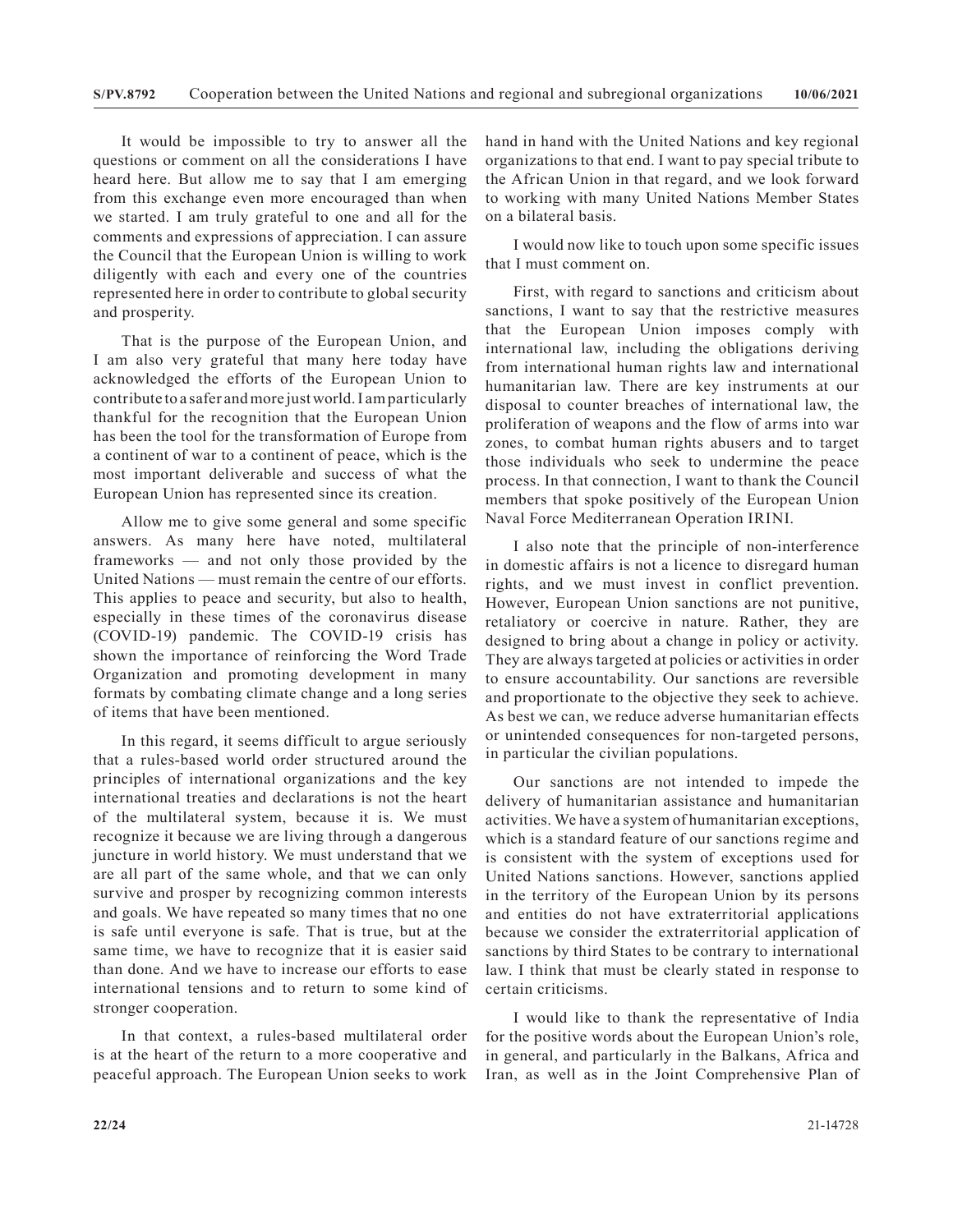Action (JCPOA). The JCPOA was also mentioned by others, especially Russia and China, as they are part of the JCPOA Joint Commission, which I have the honour to chair as Coordinator.

We recently held a summit between the European Union and India in an excellent atmosphere. It led to positive outcomes and we are forging a strategic partnership that can be a force multiplier for the global good in this century, as Prime Minister Modi said. I think that this meeting was a turning point in our strategic partnership, with a particular emphasis on connectivity, trade and investment. I think that the Indo-Pacific will be at the centre of our cooperation on foreign and security policy. To keep this region stable, open and rules-based, working on security, especially maritime security and counter-terrorism is a very important part of our common endeavour.

The same goes for the comments from the representative of Viet Nam.

I would now like to turn to Libya, which has been mentioned. We need to do our utmost to promote stability in Libya. We are engaging with the United Nations in its efforts in that regard, as well as with the Government of National Unity. We thank the Special Representative for his efforts and hope that the forthcoming Berlin Conference on Libya will give new impetus to the promotion of security and stability in Libya, which is an important part of our security. We remain very active and ready to support a political solution towards the maintenance of a peaceful environment in Libya. We have deployed several instruments in that regard — including the European Union Naval Force Mediterranean Operation IRINI, which was commended by many here today — in support of the implementation of the Security Council arms embargo. We are probably one of the few international actors that are regularly reporting on their efforts to help implement the arms embargo, which remains crucial for Libya's stability. I wish that those still harbouring doubts on the role played by European Union Naval Force Mediterranean Operation IRINI would display equal zeal in helping to ensure that the arms embargo is effectively implemented. That would be a great contribution to those efforts.

I would like to talk about China, because the Chinese representative made a very important comment. I want to stress the extent to which the European Union values its relationship with China. China's impressive

economic development, which has lifted so many millions of people out of poverty in the past 40 years, constitutes a historic record in the history of humankind. We acknowledge that extraordinary success.

We also agree with the Ambassador's statement on multilateralism. We agree that no country can be fight today's challenges or be multilateral alone, so I think that we must look for ways to establish the same understanding of what multilateralism means in theory and in practice.

On Hong Kong, we agree on the principle of "one country, two systems" which, by the way, comes from an international agreement. However, we are very much concerned by the erosion of democratic principles in Hong Kong due to recent changes in the electoral system that, in our understanding and according to the question of fundamental freedoms, democratic principles and political pluralism, are central to Hong Kong's identity and prosperity and are recognized under the international agreement on "one country, two systems".

I would like to thank the representative of China for his words of appreciation regarding the European Union's support in Palestine, as well as our role in the Joint Comprehensive Plan of Action and our efforts to keep it alive. I think that there is still a lot of work we must do together in order to solve the underlying conflict in Israel and Palestine and to ensure a return to the Iran nuclear agreement, which contributes greatly to global security and to the security of our member States, Europe and the broader Middle East region in particular.

We will continue working together on the root causes of conflicts, on sustainable development and especially on climate change, which cannot be resolved without China's strong involvement.

Finally, I wish to make some comments regarding Africa. Africa is our first partner in the field of peace and security. We are active in all crises and 10 of our 16 missions are deployed across the African continent. We have police officers, soldiers and civilian advisers from Europe training more than 30,000 African military, police and judicial personnel. We are so extensively engaged with promoting peace and stability in Africa that it would take too long to list everything we are doing. Nevertheless, we strongly believe that African States must be the main actors for their own stability and security. We need African solutions to African